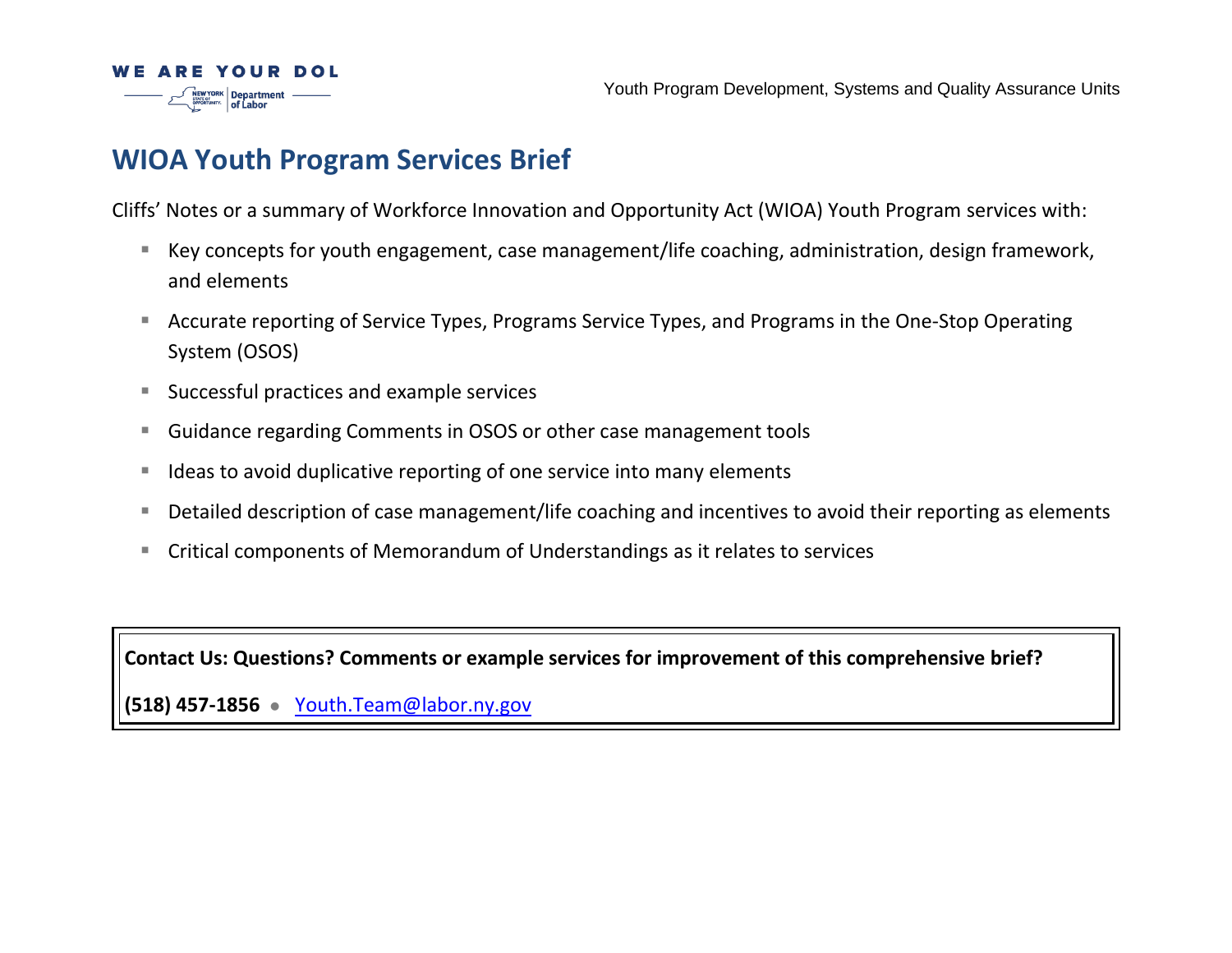| <b>Organization of Information</b>                                                                 |                                                                                              |                                                                                      |
|----------------------------------------------------------------------------------------------------|----------------------------------------------------------------------------------------------|--------------------------------------------------------------------------------------|
| Service Category (Element # as in WIOA)                                                            |                                                                                              | OSOS Program Service Type: _______   Program:                                        |
| $\mathbb Z$ Service Type (Youth)                                                                   |                                                                                              |                                                                                      |
| <b>Key Concepts:</b><br>$\checkmark$ Important concepts from WIOA regarding<br>the program element | <b>Example Services:</b><br><b>Example services that are part of this program</b><br>element | <b>Reporting:</b><br>• Critical aspects for the reporting of this<br>program element |
| Reminder to check a specific TEGL or Webinar for details                                           |                                                                                              | $\sqrt{2}$ USDOL Successful Practices or Resources for this element                  |

### **Note:**

- **EXEL YIOA Youth Program Service Types end with Youth in** parentheses, expect the Occupational Skills Training Service Type
- **EXECT** Service Categories and Types are distinguished in the adjacent image from OSOS
- Following terms represent non-exhaustive list or examples:
	- o Such as
	- o For example,/ e.g.
	- o Including
	- o Including, but not limited to
- Meaning of the following terms notes the degree of requirement in an action:
	- $\circ$  May allows for discretion in an action
	- o Should an expected action
	- $\circ$  Must an action required by law/policy
	- o Highly encouraged/recommended/give priority
	- consideration suggests a successful practice for an action

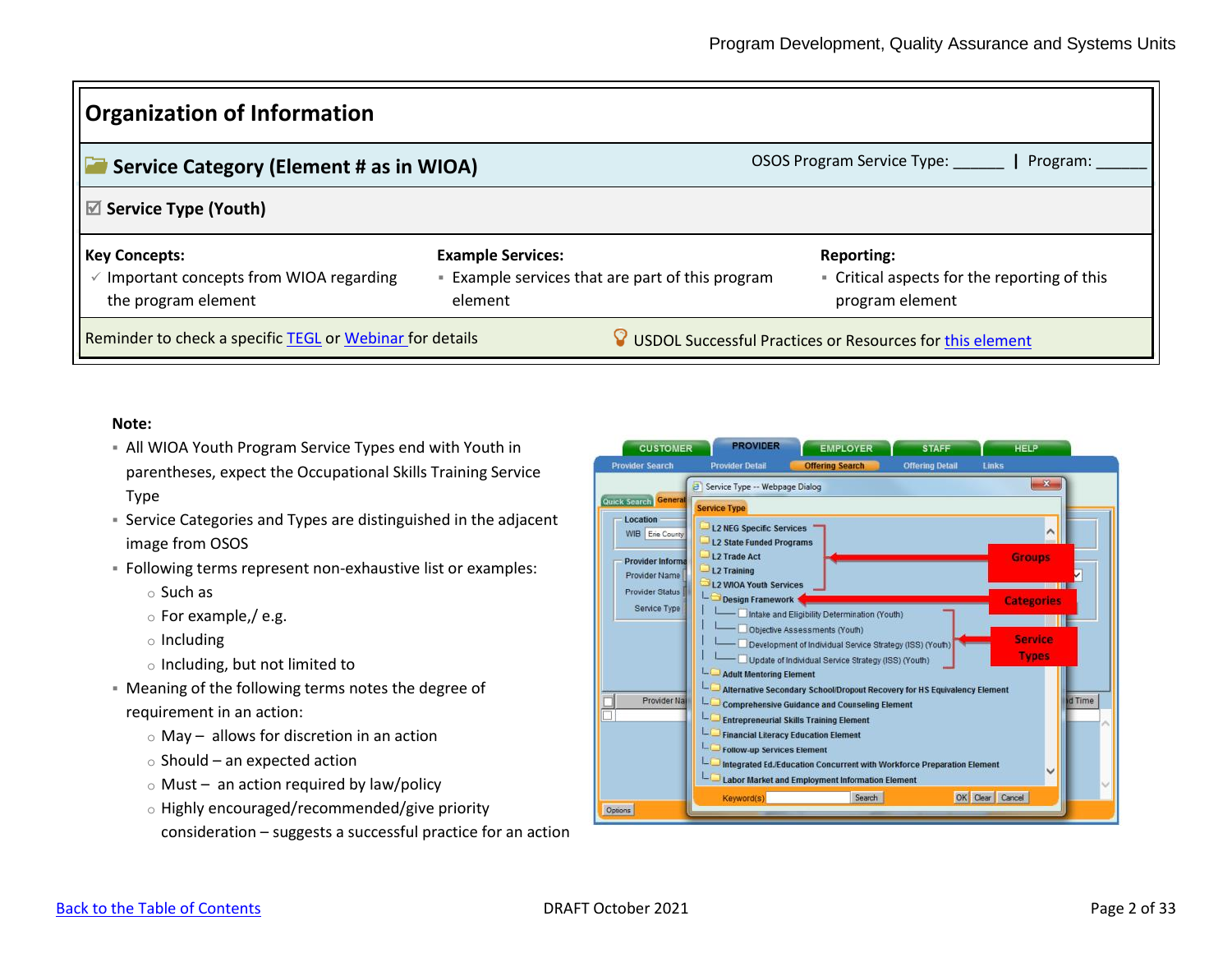<span id="page-2-0"></span>

| <b>WIOA Youth Program Model (Table of Contents)</b><br>Ctrl + click a hyperlink to go to the appropriate page or $Ctrl + F$ for keyword search. |                                                                   |                                                  |                                                                  |                                         |                                   |
|-------------------------------------------------------------------------------------------------------------------------------------------------|-------------------------------------------------------------------|--------------------------------------------------|------------------------------------------------------------------|-----------------------------------------|-----------------------------------|
|                                                                                                                                                 |                                                                   |                                                  | Youth Engagement, Life Coaching, Administration and Partnerships |                                         |                                   |
| Avoiding Duplicate Data Entry and Comments, p5 & p6                                                                                             |                                                                   |                                                  | Case Management/ Life Coaching, p6                               | Incentives, p7                          | MOU/MOA, p7                       |
| <b>Design Framework</b>                                                                                                                         | <b>Program Elements that are:</b>                                 |                                                  |                                                                  |                                         |                                   |
| <b>Services</b> , p8                                                                                                                            | <b>Education</b><br>Focused, p11                                  | <b>Employment</b><br>Focused, p16                | <b>Well-Being</b><br>Focused, p24                                | <b>Potential</b><br>Focused, p28        | <b>Transition</b><br>Focused, p32 |
| Intake & Eligibility, p9                                                                                                                        | Alternative<br>Secondary Ed., p12                                 | Labor Market &<br>Employment<br>Information, p17 | Comprehensive<br>Guidance &<br>Counseling, p25                   | Adult<br>Mentoring, p29                 |                                   |
| <b>Objective</b><br>Assessment, p9                                                                                                              | Integrated Ed.<br>(Education Concurrent w/ Workforce Prep,<br>p13 |                                                  | <b>Financial Literacy</b><br>Education, p26                      | Entrepreneurial<br>Skills Training, p30 | Follow-up, p33                    |
| <b>Individual Service</b><br>Strategy (ISS), p10                                                                                                | Postsecondary<br>Transition, p14                                  | <b>Occupational Skills</b><br>Training, p19      | Supportive                                                       | Leadership<br>Development               |                                   |
| <b>ISS</b><br>Update, p10                                                                                                                       | <b>Tutoring &amp; Study</b><br>Skills, p15                        | <b>Work Experiences,</b><br>p20                  | Services, p27                                                    | Opportunities, p31                      |                                   |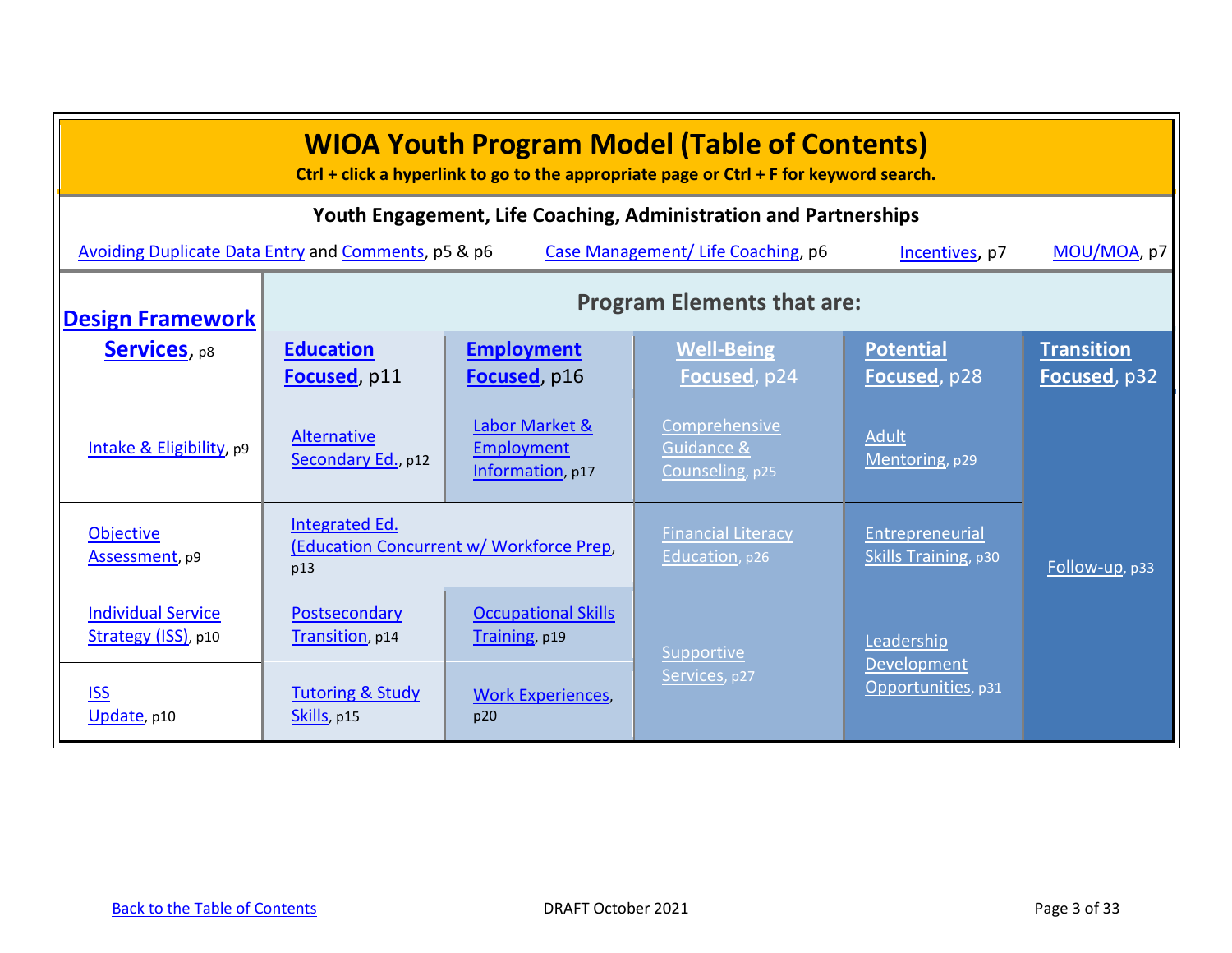# **Youth Engagement, Life Coaching, Administration and Paretnerships**

Youth Engagement, Life Coaching, Administration, and Partners includes a variety of tasks and activities that program staff need to perform to support the WIOA youth program and maintain partnerships:

 $\boxtimes$  [Avoiding Duplicate Data Entry](#page-4-0)

 $\mathbb{Z}$  [Comments](#page-5-0)

- $\boxtimes$  [Life Coaching or Case Management](#page-5-1)
- $\boxtimes$  [Incentives](#page-6-0)
- **⊠ [MOU/MOA](#page-6-1)**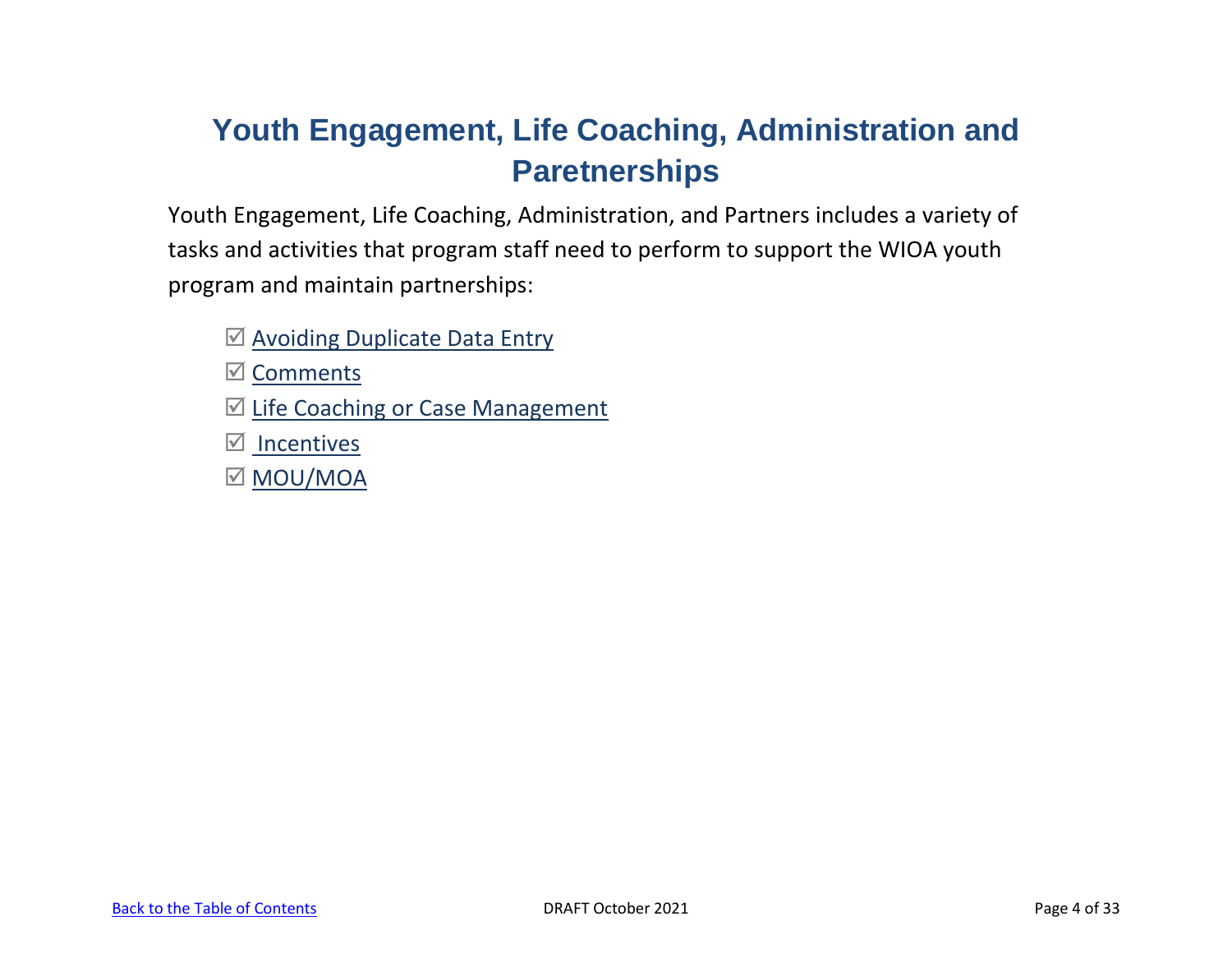### <span id="page-4-0"></span>**Avoiding Duplicative Entry of Service Types in OSOS**

Some program elements overlap with other elements and often a service provided to the youth might be a combination of multiple elements. Use your best judgment to:

- $\checkmark$  Establish effective ways to truly represent the elements you are offering
- $\checkmark$  Prevent duplicative reporting of a service in multiple Service Types by reporting the service with most appropriate element or Service Type
- $\checkmark$  Facilitate the consistent reporting of services
- ✓ Provide a detailed and appropriate SENSE Comments in Customer Module, Customer Detail Window, Comments Tab to track service history
- $\checkmark$  Include accurate planned end date and next contact date to ensure continuity of service provided to the youth
- $\checkmark$  Enter Service Types with appropriate frequency to document accurate provision of services, instead of long-term or 12-month long Service Type entries.
	- o Follow-up Service Type must be entered each time it is offered to the youth and not as long-term Service Type.
	- o For elements other than Follow-up, enter the appropriate time frame/length of the Service Type into OSOS, to accurately document services provided to the youth. Note that services with:
		- **E** Established start and end dates should be reported with those dates and must include a SENSE Comment
		- Regularly scheduled activities should be reported with appropriate timeframes (except follow-up) and must include a SENSE Comment for each instance
		- Unscheduled/unplanned activities must be entered at each instance and must include a SENSE Comment
- ✓ Use th[e OSOS Provider Search and Documenting Services to Youth Program Customers](https://labor.ny.gov/workforcenypartners/osos/Provider-Search-and-Documenting-Services-to-Youth-Program-Customers.pdf) Guide
- $\checkmark$  Ensure accurate Service Type is reported, by customizing your search results to include Service Type column in your results
- $\checkmark$  Use Management Reports to see the trends, errors, and successful practices in data entry of Service Types by your area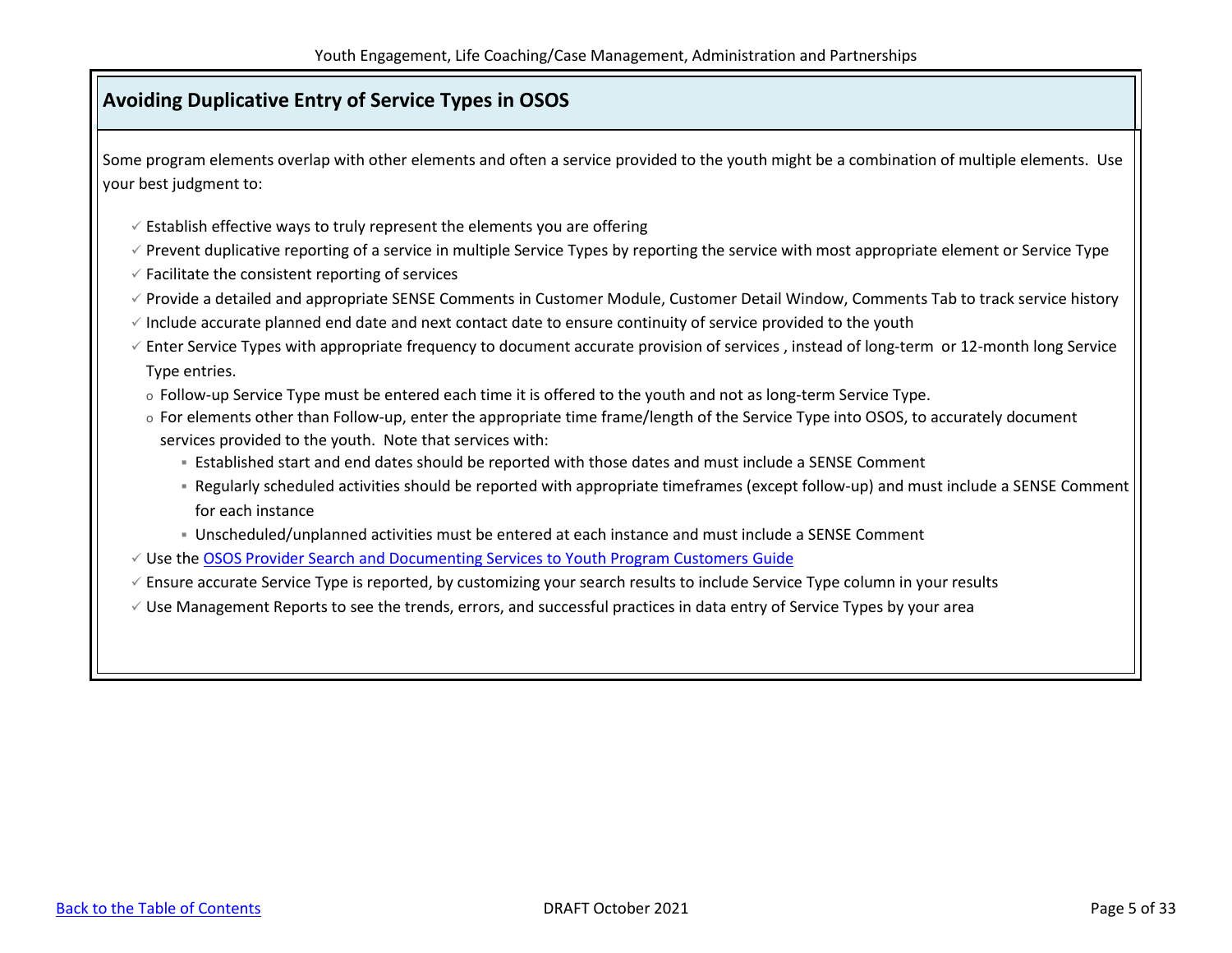### <span id="page-5-0"></span>**Comments in OSOS**

### **Key Concepts:**

- ✓ Must detail the actual service provided, including all interactions with youth and other entities related to attainment of youth's goals
- ✓ Use [Situation, Evaluation, Next Steps, Sufficient Information and Employment Related \(SENSE\)](https://labor.ny.gov/workforcenypartners/osos/video/osos-case-notes.shtm) model for writing Comments
- ✓ Enter SENSE Comments in Customer Module, Customer Detail Window, Comments Tab in OSOS
- ✓ Collective Comments should provide a track record or story, or history of services provided to the youth
- ✓ Case management, incentives and services that do not fit any elements should be noted as a SENSE Comment in OSOS
- $\checkmark$  Information unrelated to employment goals or confidential information should not be noted in Comments and should be kept in the case file

#### <span id="page-5-1"></span>**Case Management/Life Coaching Program Service Type: N/A | Program: N/A | OSOS Comment Key Concepts:**  $\checkmark$  Not a program element  $\checkmark$  Should continue through recruitment, enrollment and follow-up  $\checkmark$  Provides an opportunity for staff to build a working relationship with the participant and with key organizations to assist the youth in meeting youth's goals **Example Case Management Services:**  ■ Assessment and interpretation of needs and results **• Providing tools and resources to overcome personal barriers** ▪ Documenting youth participation ■ Case note and file maintenance ■ Referral outcomes ▪ Service decisions with youth ▪ Summaries of one-on-one meetings and achievements ▪ Activities for rapport and trust building to retain the youth in the program ■ General encouragement, support and relationship building **Reporting:**  ▪ Not reported as a Service Type in OSOS ■ Reported through OSOS with a SENSE Comment [Case Management Successful Practices and Resources](https://youth.workforcegps.org/resources/2017/04/05/10/52/CaseManagementToolkit)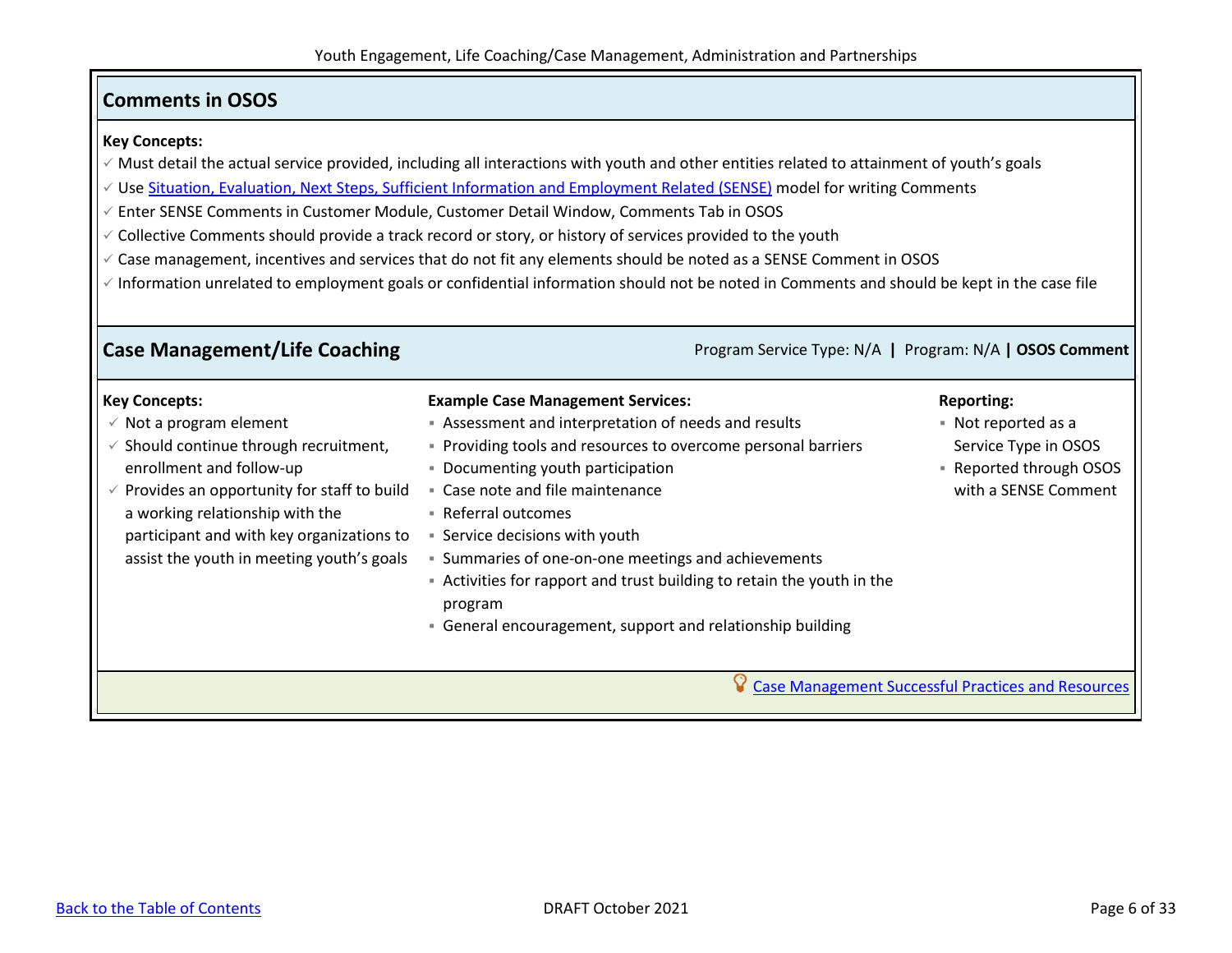<span id="page-6-1"></span><span id="page-6-0"></span>

| <b>Incentives</b>                                                                                                                                                                                                                                                                                                                                                                                                                                                                                                                                                                                                                                                                                                                                                                                              | Program Service Type: N/A   Program: N/A   OSOS Comment                                                                                                                                                                                                                                                                                                                                                                       |                                                                                                                                                                                  |
|----------------------------------------------------------------------------------------------------------------------------------------------------------------------------------------------------------------------------------------------------------------------------------------------------------------------------------------------------------------------------------------------------------------------------------------------------------------------------------------------------------------------------------------------------------------------------------------------------------------------------------------------------------------------------------------------------------------------------------------------------------------------------------------------------------------|-------------------------------------------------------------------------------------------------------------------------------------------------------------------------------------------------------------------------------------------------------------------------------------------------------------------------------------------------------------------------------------------------------------------------------|----------------------------------------------------------------------------------------------------------------------------------------------------------------------------------|
| <b>Key Concepts:</b><br>o Permitted to be offered to the youth for recognition and achievement of<br>milestones in the program tied to: Training activities; Education; and Work<br>experiences<br>Based on the written and approved local policy<br>$\checkmark$ Compliance with cost principles in 2 CFR part 200:<br>o Does not include entertainment (tickets or gift cards for movie, sporting<br>event, or other venues with the sole purpose of entertainment<br>o Includes internal controls to safeguard cash<br>$\checkmark$ Federal funds not permitted for incentivizing the following:<br>o Recruitment<br>o Submission of eligibility documentation<br>o Participation in the program<br>Braiding of funds allowed<br>Use of private funds is allowed to incentivize activities WIOA cannot fund | <b>Example milestones for incentives:</b><br>• Completion of a training milestone<br>· Good reviews/evaluation from work<br>experience supervisor<br>- High attendance and punctuality at<br>work experience<br>Achievement of a personal goal<br>related to training, education or<br>work experience<br>Achievement of job after the work<br>experience<br>Update of resume and interview<br>strategy after work experience | <b>Reporting:</b><br>• Not reported as a<br>Service Type in OSOS<br>Reported through a<br><b>SENSE Comment in</b><br>OSOS, noting the<br>benchmark and value of<br>the incentive |
| Memorandum of Agreements (MOA) for services not funded through WIOA<br><b>Key Concepts:</b><br>√ Memorandum of Agreements (MOAs) must be developed with the providers who are offering program elements and are not funded through WIOA.<br>√ MOAs should include:<br>o Names of partnering organizations;<br>o Details of WIOA service elements provided with resources expended and frequency of service offered;<br>o Number of youths to be served;<br>o Duration and process for termination of the MOA;<br>o Description of the referral process and coordination for continuity of service and case management;<br>o Processes for data and performance reporting;<br>o Roles and responsibilities of the partners; and                                                                                 |                                                                                                                                                                                                                                                                                                                                                                                                                               |                                                                                                                                                                                  |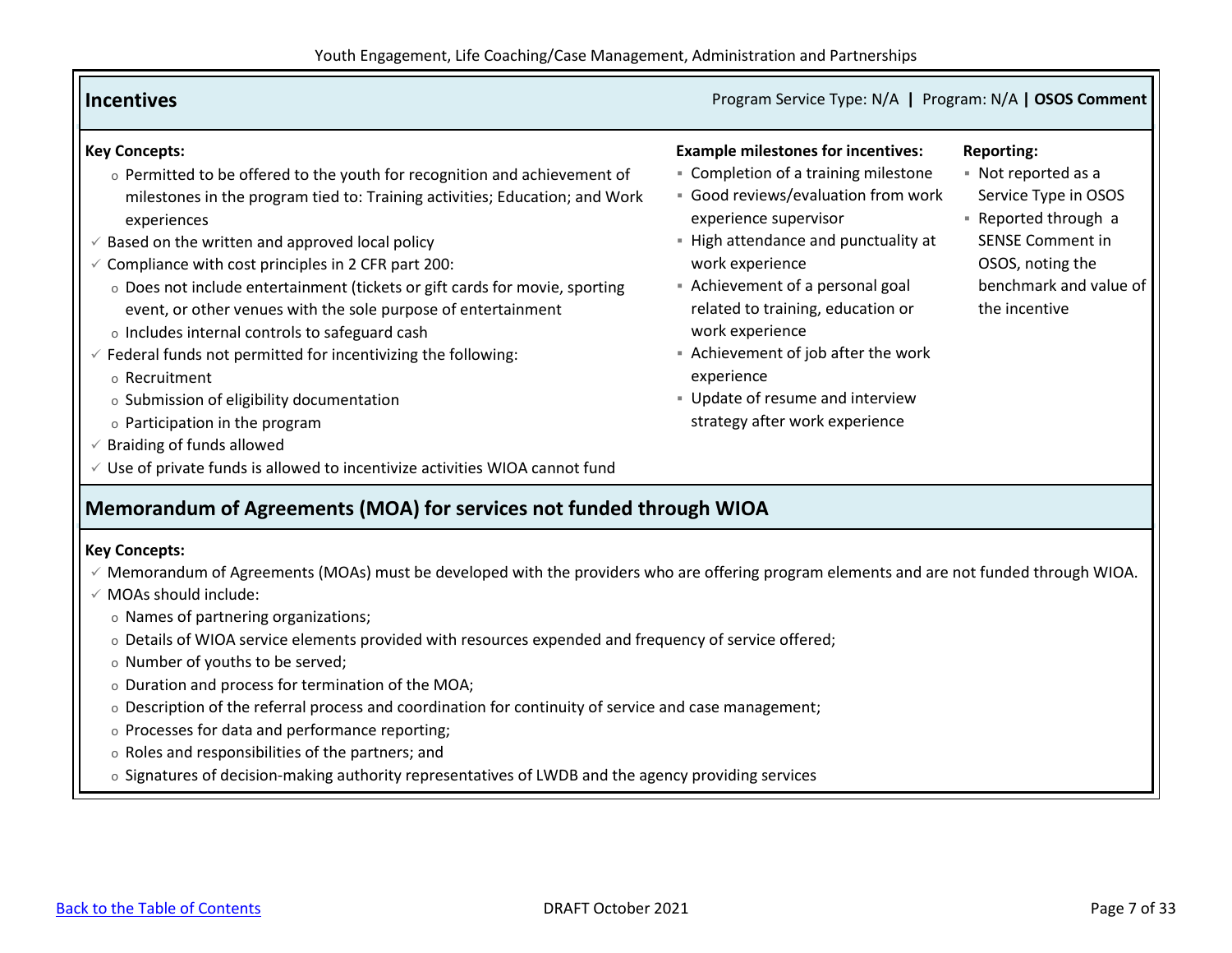# **Design Framework**

<span id="page-7-0"></span>Design Framework services encompasses the process of on-boarding a new youth, rapport building, getting to know the youth, and conducting objective assessments to develop a service plan and goals with a youth.

The Service Types outlined below provide key concepts, example services and reporting highlights.

## **Design Framework**, p8

- $\boxtimes$  [Intake and Eligibility Determination \(Youth\)](#page-8-0)
- **Ø [Objective Assessment \(Youth\)](#page-8-1)**
- $\boxtimes$  [Individual Service Strategy \(ISS\) \(Youth\)](#page-9-0)
- $\boxtimes$  [Update Individual Service Strategy \(ISS\) \(Youth\)](#page-9-1)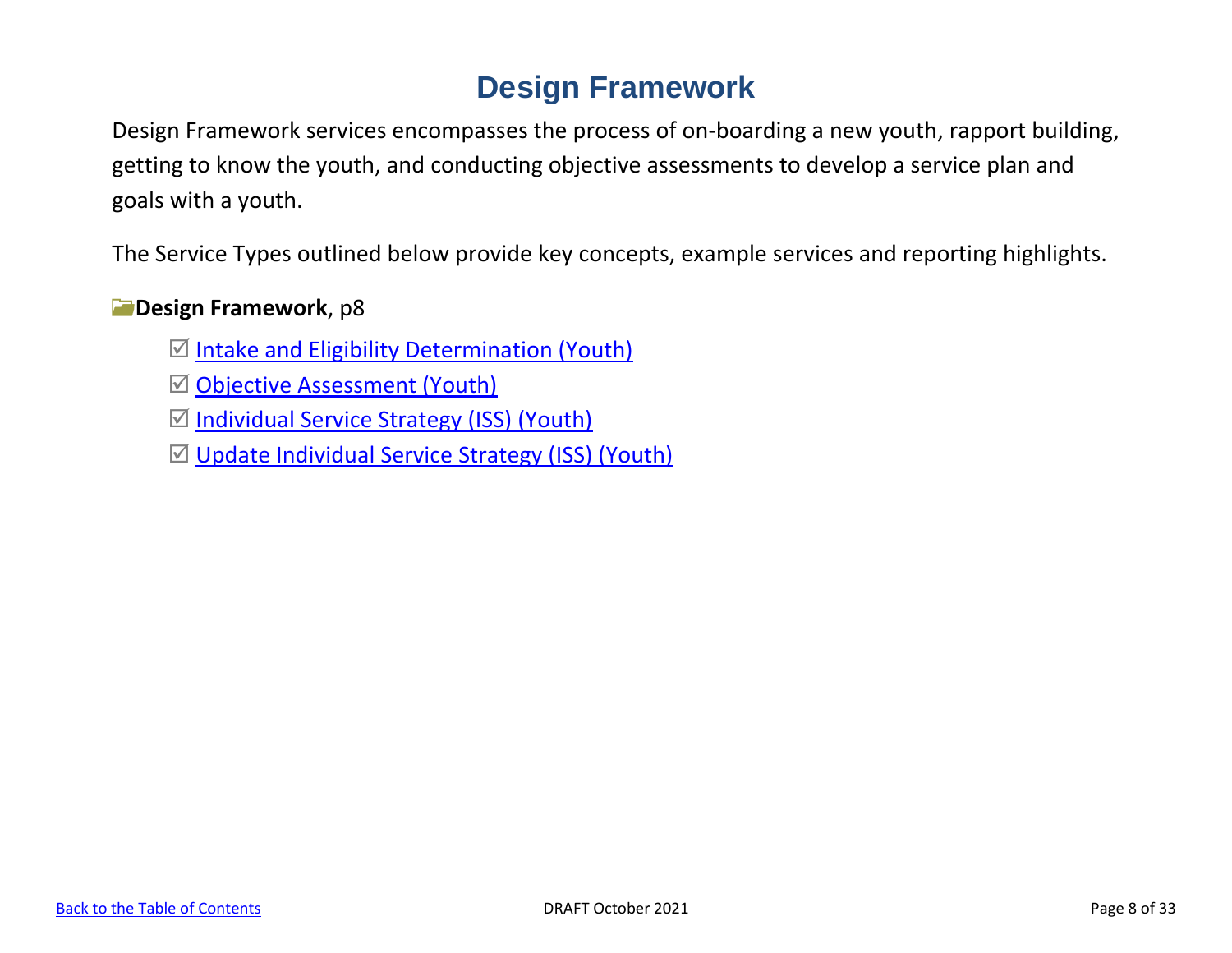### Design Framework

**Design Framework Program** Service Type: Youth Services **|** Program: N/A

<span id="page-8-1"></span><span id="page-8-0"></span>

| <b>Key Concepts:</b><br>$\checkmark$ Basic information collected<br>$\checkmark$ Youth Program eligibility determination<br>Opportunity to build rapport<br>$\checkmark$ Orientation is recommended                                                                                                                                               | <b>Example Services:</b><br>Activities, documents, or interactions explaining<br>WIOA services, follow-up, program participation<br>expectations, peer-interaction, etc.<br>• Collect information on at least five contacts in case<br>youth is unreachable, in future | <b>Reporting:</b><br><b>Enter all information in the Customer Detail</b><br>and Comp Assess Windows, before any Service<br>Types are entered<br>• Maintain appropriate documentation in the<br>Youth's case file<br>This Service Type does not create a WIOA<br>Youth Program enrollment for performance.<br>Youth is entered in performance only when a<br>program element Service Type is recorded |  |
|---------------------------------------------------------------------------------------------------------------------------------------------------------------------------------------------------------------------------------------------------------------------------------------------------------------------------------------------------|------------------------------------------------------------------------------------------------------------------------------------------------------------------------------------------------------------------------------------------------------------------------|------------------------------------------------------------------------------------------------------------------------------------------------------------------------------------------------------------------------------------------------------------------------------------------------------------------------------------------------------------------------------------------------------|--|
| <b>☑ Objective Assessments (Youth)</b><br><b>Key Concepts:</b>                                                                                                                                                                                                                                                                                    | <b>Example Services:</b>                                                                                                                                                                                                                                               | <b>Reporting:</b>                                                                                                                                                                                                                                                                                                                                                                                    |  |
| Assessments and review of youth's:<br>o Academic and basic skills<br>o Strengths<br>o Occupational skills<br>o Work/volunteer/life experiences<br>o Employability<br>o Interests and aptitudes<br>o Supportive service needs<br>o Developmental needs<br>Informs Individual Service Strategy (ISS)<br>Purpose is to identify appropriate services | · Individual or group assessments<br>■ Observations<br>• Gather input from other service<br>providers, youth and family<br><b>• Documentation</b><br>- CareerZone/ JobZone Career<br>Assessments<br>Academic assessments, if not available<br>from partners            | <b>Enter data in the Comp Assess Window</b><br>- Academic skills assessment results can be used<br>if conducted within the past six months.<br>• Service Type does not create a WIOA Youth<br>Program enrollment for performance<br><b>Enter a SENSE Comment</b>                                                                                                                                     |  |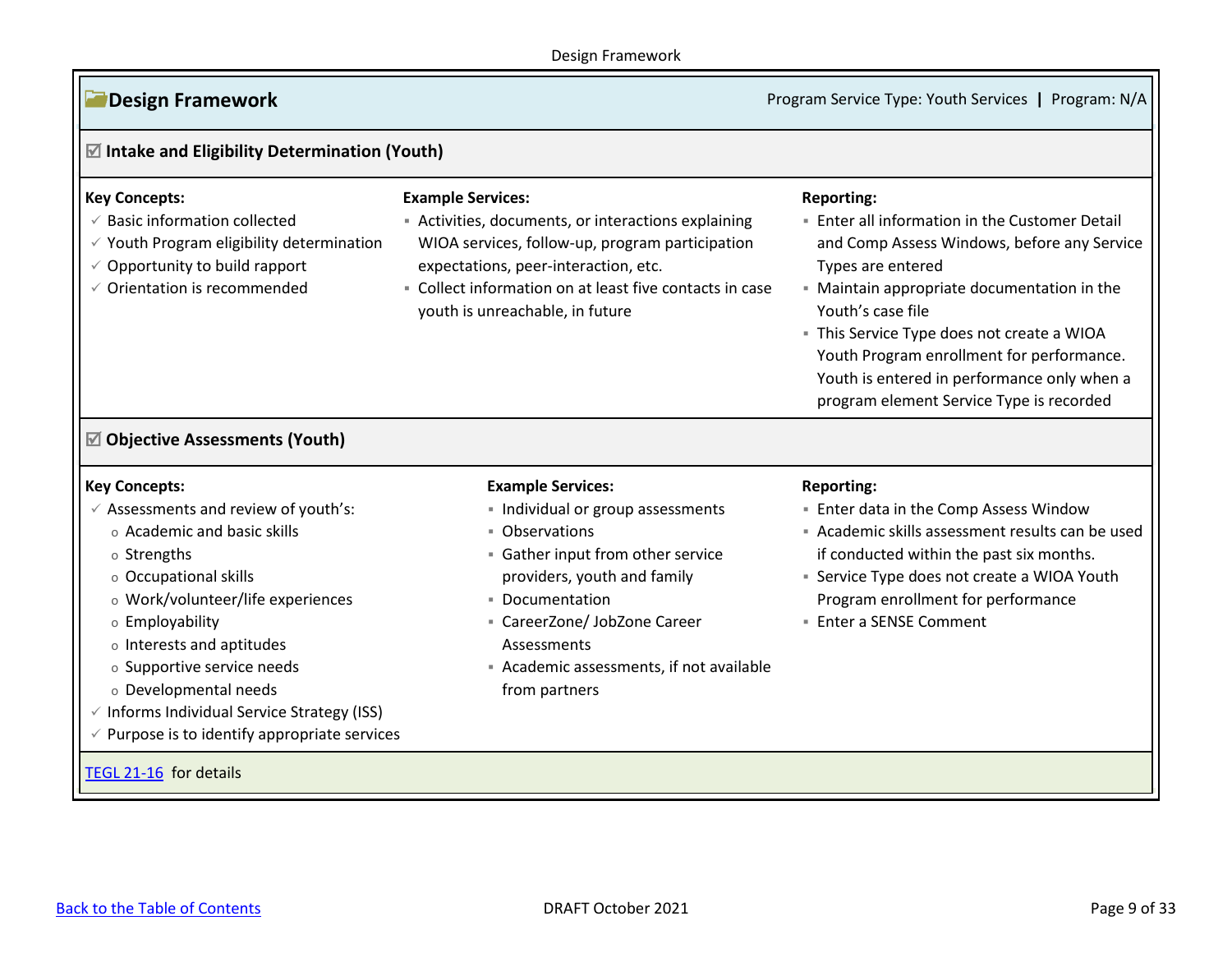Ξ

**Design Framework Program Service Type: Youth Services <b>|** Program: N/A

<span id="page-9-1"></span><span id="page-9-0"></span>

| $\mathbb Z$ Individual Service Strategy (ISS) (Youth)                                                                                                                                                                                                                                                                                                                                                                                                                                                                                                                                                                                                    |                                                                                                                                                                                                                                                                                              |                                                                                                                                                                                                                                                                                                                                                                                                                                 |
|----------------------------------------------------------------------------------------------------------------------------------------------------------------------------------------------------------------------------------------------------------------------------------------------------------------------------------------------------------------------------------------------------------------------------------------------------------------------------------------------------------------------------------------------------------------------------------------------------------------------------------------------------------|----------------------------------------------------------------------------------------------------------------------------------------------------------------------------------------------------------------------------------------------------------------------------------------------|---------------------------------------------------------------------------------------------------------------------------------------------------------------------------------------------------------------------------------------------------------------------------------------------------------------------------------------------------------------------------------------------------------------------------------|
| <b>Key Concepts:</b><br>$\checkmark$ Created in partnership with the youth to ensure youth buy-in and<br>commitment and identifies:<br>o Results of objective assessment<br>o Youth's career interests<br>o Career pathways with education and employment goals<br>o Information linking to the indicators of performance<br>o Summary of career planning<br>o Specific, Measurable, Achievable, Realistic, and Timed<br>(SMART), short and long-term goals of youth<br>o Service needs and next steps<br>o Strategies needed to help youth achieve their goals<br>o Signatures of program staff and participant, documenting an<br>agreed-upon strategy | <b>Example Services:</b><br>• ISS developed individually, paying<br>attention to individual's specific<br>needs<br>Groups sessions, when appropriate<br>and utilizing positive peer<br>interactions to create individualized<br>or tailored strategy based on<br>youth's needs and strengths | <b>Reporting:</b><br><b>Enter relevant data in the Comp</b><br>Assess and Customer Detail Window<br><b>Enter relevant Achievement</b><br>Objectives Tab in the Services<br>Window<br>• Must have both a youth and<br>program staff/case manager signed<br>copy in the case file<br>- This Service Type does not create a<br>WIOA Youth Program enrollment for<br>performance<br><b>Enter a SENSE Comment, as</b><br>appropriate |
| ☑ Update Individual Service Strategy (ISS) (Youth)                                                                                                                                                                                                                                                                                                                                                                                                                                                                                                                                                                                                       |                                                                                                                                                                                                                                                                                              |                                                                                                                                                                                                                                                                                                                                                                                                                                 |
| <b>Key Concepts:</b><br>$\checkmark$ ISS is a living/working document, which must be updated on an<br>ongoing basis<br>$\checkmark$ Documents the services/strategies/life changes affecting goal<br>attainment<br>$\checkmark$ Documents any referrals, with contact information, for services<br>obtained from partner organizations                                                                                                                                                                                                                                                                                                                   | <b>Reporting:</b><br><b>Enter relevant data in the Comp Assess Window</b><br>• Update Achievement Objective Tab in the Services Window<br>■ Enter a SENSE Comment<br>- Keep documentation of youth's agreement to the update of ISS, as<br>appropriate                                       | - This Service Type does not create/extend a WIOA Youth Program enrollment                                                                                                                                                                                                                                                                                                                                                      |
| TEGL 21-16 for details                                                                                                                                                                                                                                                                                                                                                                                                                                                                                                                                                                                                                                   |                                                                                                                                                                                                                                                                                              | V Individual Service Strategy                                                                                                                                                                                                                                                                                                                                                                                                   |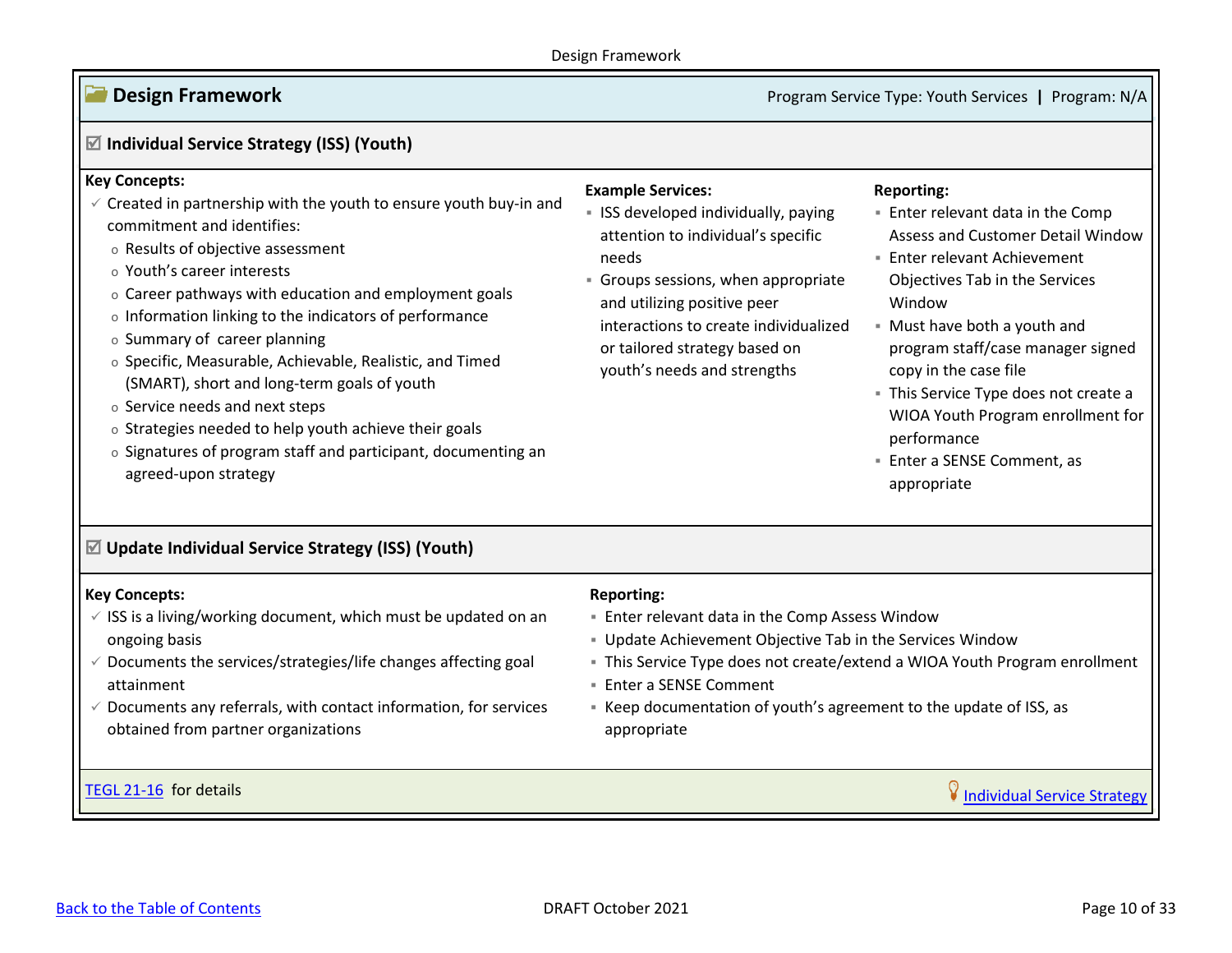# **Education Focused Elements**

<span id="page-10-0"></span>Education focused elements assist youth with achieving their educational goals to enhance their careers.

The Service Types outlined below provide key concepts, example services and reporting highlights.

**Alternative Secondary School/Dropout Recovery for HS Equivalency Element (#2)**, p12

[Alternative Secondary School/Dropout Recovery for HS Equivalency \(Youth\)](#page-11-0)

**Integrated Ed./Education Concurrent with Workforce Preparation Element (#5)**, p13

 $\boxtimes$  [Integrated Ed./Education Concurrent with Workforce Preparation \(Youth\)](#page-12-0)

**Postsecondary Education/Training Preparation and Transition Element (#14)**, p14

 $\mathbb Z$  [Postsecondary Education/Training Preparation and Transition \(Youth\)](#page-13-0)

**Tutoring, Study Skills Instruction/Dropout Prevention for HS Diploma Element (#1)**, p15

[Tutoring, Study Skills Instruction/Dropout Prevention for HS Diploma \(Youth\)](#page-14-0)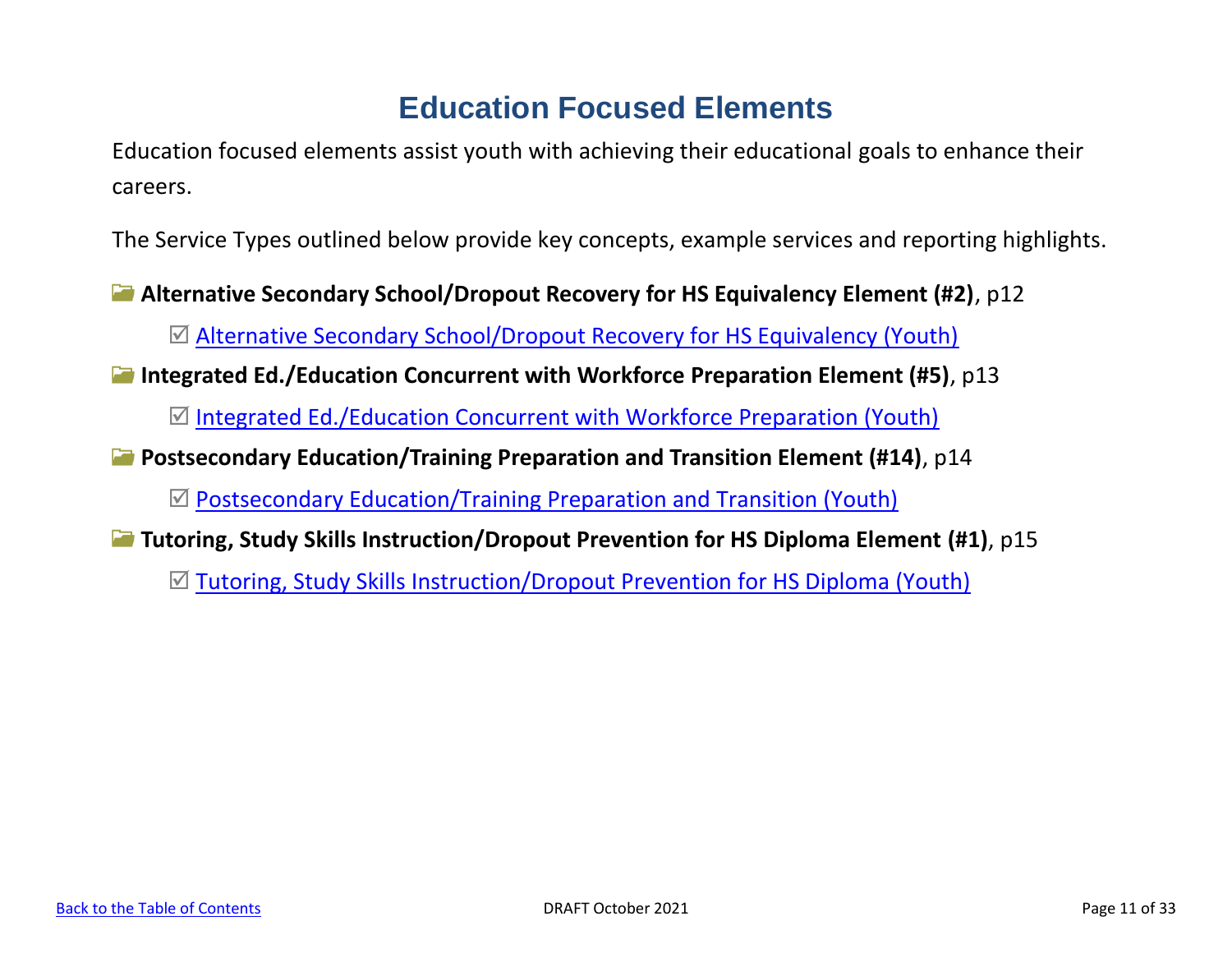Ξ

<span id="page-11-0"></span>

| $\mathbb Z$ Alternative Secondary School/Dropout Recovery for HS Equivalency (Youth)                                                                                                                                                                                                                                                                                                                                                     |                                                                                                                                                                                                                                                                                                                                                                                                                                                                                                                                                                                                                                                                                                                             |                                                                                                                                                                                                                                                                                                                                                                                                                                                                                                                                                           |
|------------------------------------------------------------------------------------------------------------------------------------------------------------------------------------------------------------------------------------------------------------------------------------------------------------------------------------------------------------------------------------------------------------------------------------------|-----------------------------------------------------------------------------------------------------------------------------------------------------------------------------------------------------------------------------------------------------------------------------------------------------------------------------------------------------------------------------------------------------------------------------------------------------------------------------------------------------------------------------------------------------------------------------------------------------------------------------------------------------------------------------------------------------------------------------|-----------------------------------------------------------------------------------------------------------------------------------------------------------------------------------------------------------------------------------------------------------------------------------------------------------------------------------------------------------------------------------------------------------------------------------------------------------------------------------------------------------------------------------------------------------|
| <b>Key Concepts:</b><br>Education/training for youth who have struggled<br>in traditional secondary education leading to<br>recognized NYS High School (HS) Equivalency and<br>not HS diploma or credential<br>Dropout recovery services or alternative<br>secondary school services with a goal of helping<br>the youth to re-engage and persist in education<br>that leads to the completion of a recognized high<br>school equivalent | <b>Example Services leading to HS</b><br>equivalency:<br><b>Basic education skills training</b><br>· Individualized Instruction<br>• English as a Second Language training<br>- HS Equivalency pathways approved by<br>NYS Department of Education, e.g.:<br>o Test Assessing Secondary Completion<br>(TASC)<br>o Regents-TASC preparation<br>o National External Diploma Program<br>o College Credit and Out-of-State Testing<br>- Remedial academic instruction<br>• Career Development and Occupational<br>Studies (CDOS) with HS equivalency<br>education<br>- Education plan development for youth<br>who have dropped out of school<br><b>Educational credit recovery for youth</b><br>who have dropped out of school | <b>Reporting:</b><br><b>Enter a SENSE Comment/details</b><br>- Alignment/Update of ISS<br>• Develop MOAs as necessary<br>" To avoid duplicative reporting,<br>education/training that leads to:<br>o HS diploma should be reported with<br><b>Tutoring, Study Skills</b><br><b>Instruction/Dropout Prevention Service</b><br>Type<br>o HS equivalency should be reported<br>with Alternative Secondary<br>School/Dropout Recovery Service Type<br>o Recognized credentials should be<br>reported with Occupational Skills<br><b>Training Service Type</b> |

 $\sqrt{2}$ 

٦I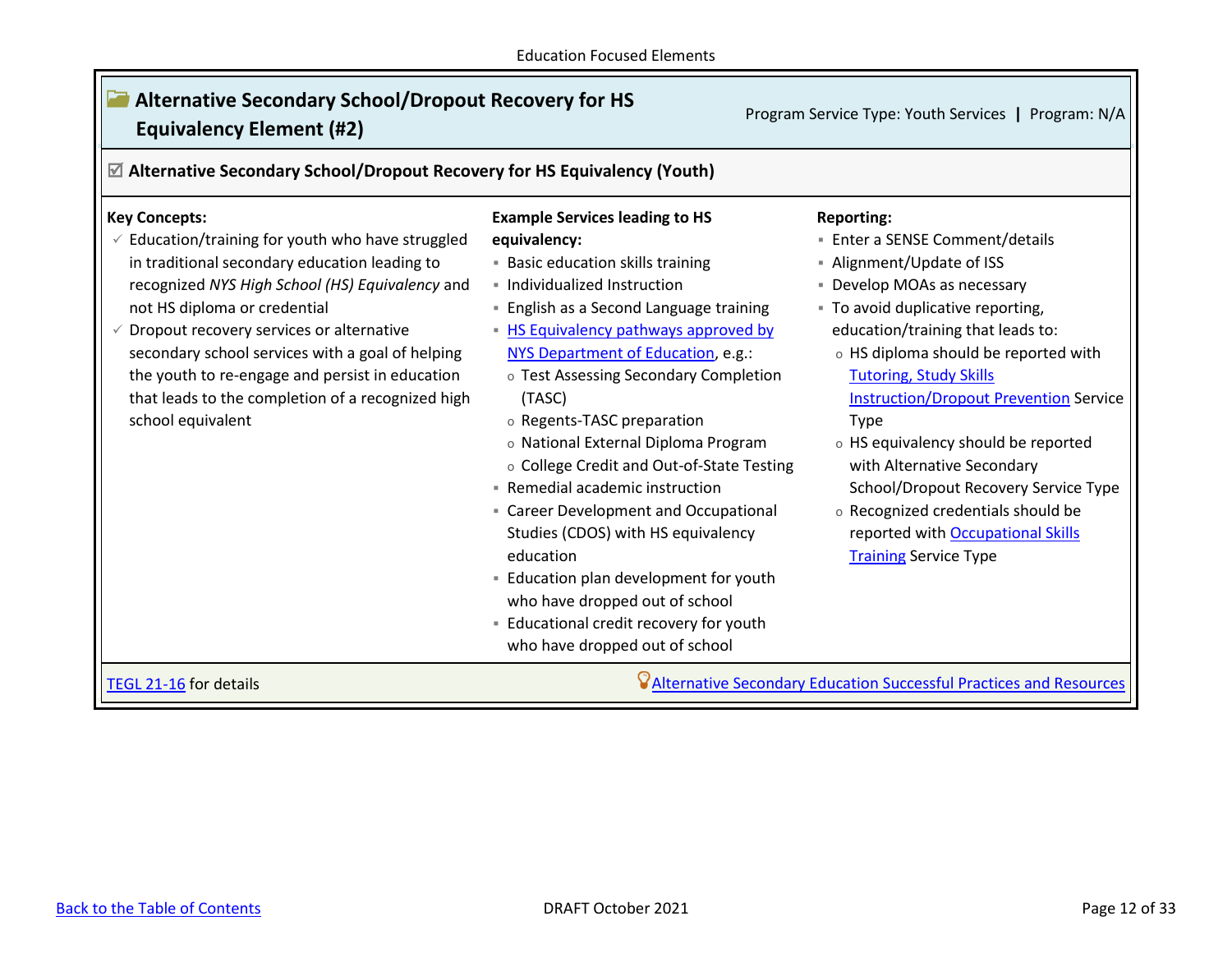<span id="page-12-0"></span>

| <b>Integrated Ed./Education Concurrent with Workforce</b><br><b>Preparation Element (#5)</b>                                                                                                                                                                                                                                                                                                                                                                                                                                                                                                                                                                                                                                                                                                                                                       |                                                                                                                                                                                                                | Program Service Type: Youth Services  <br>Program: N/A                                                                                                                                                                                                                                                                                                                                                                                                              |  |  |
|----------------------------------------------------------------------------------------------------------------------------------------------------------------------------------------------------------------------------------------------------------------------------------------------------------------------------------------------------------------------------------------------------------------------------------------------------------------------------------------------------------------------------------------------------------------------------------------------------------------------------------------------------------------------------------------------------------------------------------------------------------------------------------------------------------------------------------------------------|----------------------------------------------------------------------------------------------------------------------------------------------------------------------------------------------------------------|---------------------------------------------------------------------------------------------------------------------------------------------------------------------------------------------------------------------------------------------------------------------------------------------------------------------------------------------------------------------------------------------------------------------------------------------------------------------|--|--|
| $\boxtimes$ Integrated Ed./Education Concurrent with Workforce Preparation (Youth)                                                                                                                                                                                                                                                                                                                                                                                                                                                                                                                                                                                                                                                                                                                                                                 |                                                                                                                                                                                                                |                                                                                                                                                                                                                                                                                                                                                                                                                                                                     |  |  |
| <b>Key Concepts:</b><br>$\checkmark$ Three components offered concurrently, or within the same<br>time frame and as part of a planned study/training:<br>1. Basic academic skills education<br>2. Workforce preparation activities and<br>3. Hands-on occupational skills training<br>$\checkmark$ Connection to training in specific occupational cluster or<br>career pathway<br>Integrated education and training model is not any of the<br>following which occur separately and at different times:<br>o Occupational skills training that includes hands-on<br>component, such as CNA<br>o Alternative secondary school services with basic academic<br>education component<br>o Work experience with hands-on occupational skills training<br>and/or workforce preparation<br>Preferably provides a certificate in career/technical program | <b>Example Services:</b><br>Integrated Basic<br><b>Education and Skills</b><br>Training (IBEST)<br>programs<br><b>E</b> Career Pathways<br>Programs with three<br>components of<br><b>Integrated Education</b> | <b>Reporting:</b><br>■ Enter a SENSE Comment<br>- Alignment/Update of ISS<br>• Develop MOAs as necessary<br>. When the three components of integrated<br>education are offered separately and not as a<br>planned combined training then report the<br>services as appropriate individual elements,<br>such as:<br>o Alternative secondary education for HS<br>Equivalency,<br>o Occupational Skills Training,<br>o Tutoring for HS diploma or<br>o Work Experience |  |  |
| TEGL 21-16 for details                                                                                                                                                                                                                                                                                                                                                                                                                                                                                                                                                                                                                                                                                                                                                                                                                             |                                                                                                                                                                                                                | <b>VIntegrated Education Successful Practices and Resources</b>                                                                                                                                                                                                                                                                                                                                                                                                     |  |  |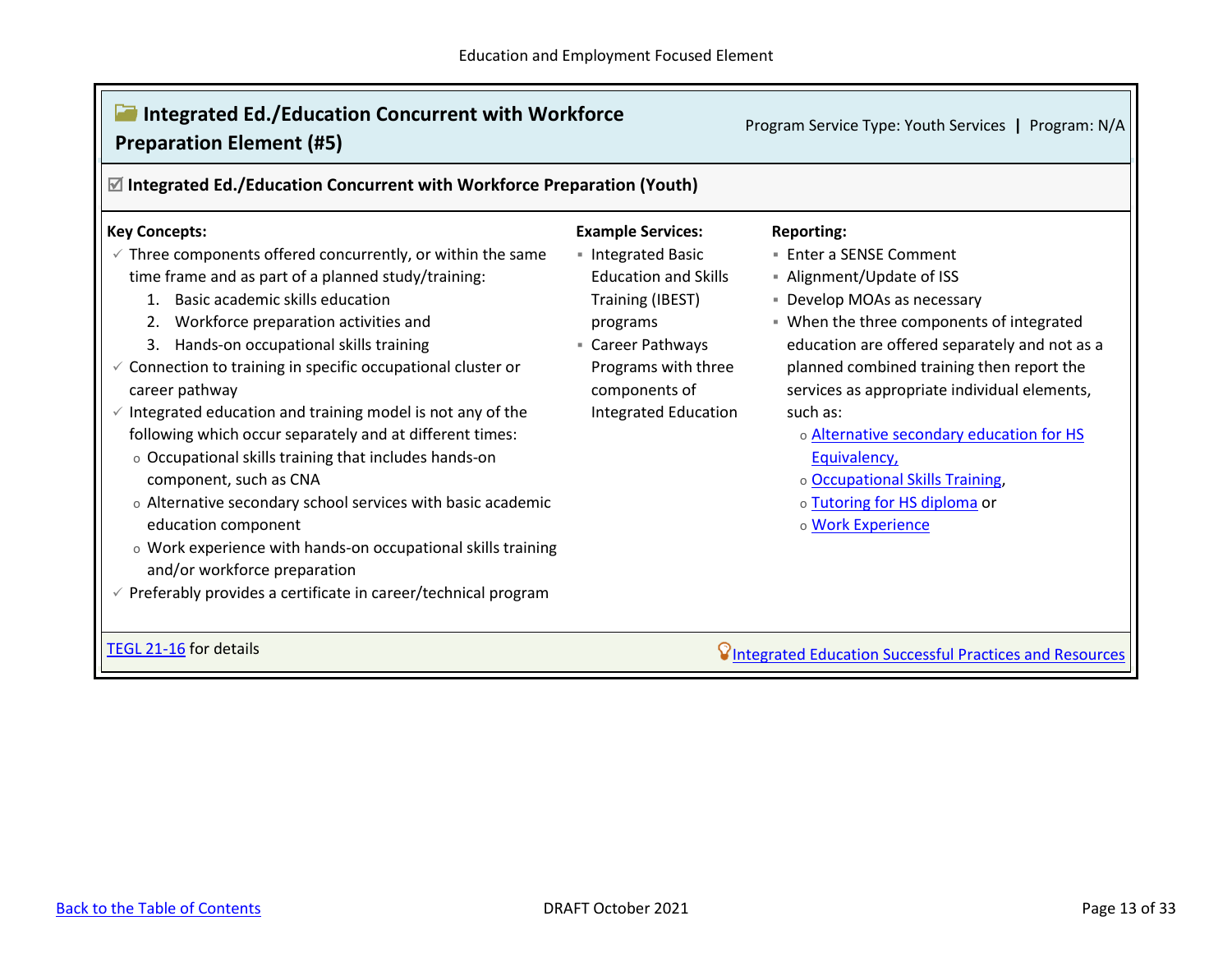<span id="page-13-0"></span>

| Postsecondary Education/Training Preparation and Transition Element (#14)                                                                                                                                                              | Program Service Type: Youth Services<br>Program: N/A                                                                                                                                                                                                                                                                                                                                                                                                                                                                      |                                                                                                          |  |  |
|----------------------------------------------------------------------------------------------------------------------------------------------------------------------------------------------------------------------------------------|---------------------------------------------------------------------------------------------------------------------------------------------------------------------------------------------------------------------------------------------------------------------------------------------------------------------------------------------------------------------------------------------------------------------------------------------------------------------------------------------------------------------------|----------------------------------------------------------------------------------------------------------|--|--|
| $\mathbb Z$ Postsecondary Education/Training Preparation and Transition (Youth)                                                                                                                                                        |                                                                                                                                                                                                                                                                                                                                                                                                                                                                                                                           |                                                                                                          |  |  |
| <b>Key Concepts:</b><br>Activities that help youth prepare for and<br>$\checkmark$<br>transition to postsecondary education and<br>training<br>Adheres to changing guidelines and connects<br>youth postsecondary educational programs | <b>Example Services:</b><br><b>Exploration of postsecondary education, including</b><br>technical training, community colleges, 4-year<br>colleges, universities, and registered apprenticeships<br>- Assistance with preparing for SAT/ACT testing<br>• Development of college admission applications<br>• Searching/applying for scholarships and grants<br>• Preparation of financial aid paperwork<br>- Basic skills education for youth with high school<br>diploma or equivalency<br><b>Basic computer training</b> | <b>Reporting:</b><br>■ Enter a SENSE Comment<br>• Alignment/Update of ISS<br>• Develop MOAs as necessary |  |  |
| TEGL 21-16 for details                                                                                                                                                                                                                 | Postsecondary Preparation and Transition Activities Successful Practices and Resources                                                                                                                                                                                                                                                                                                                                                                                                                                    |                                                                                                          |  |  |

T.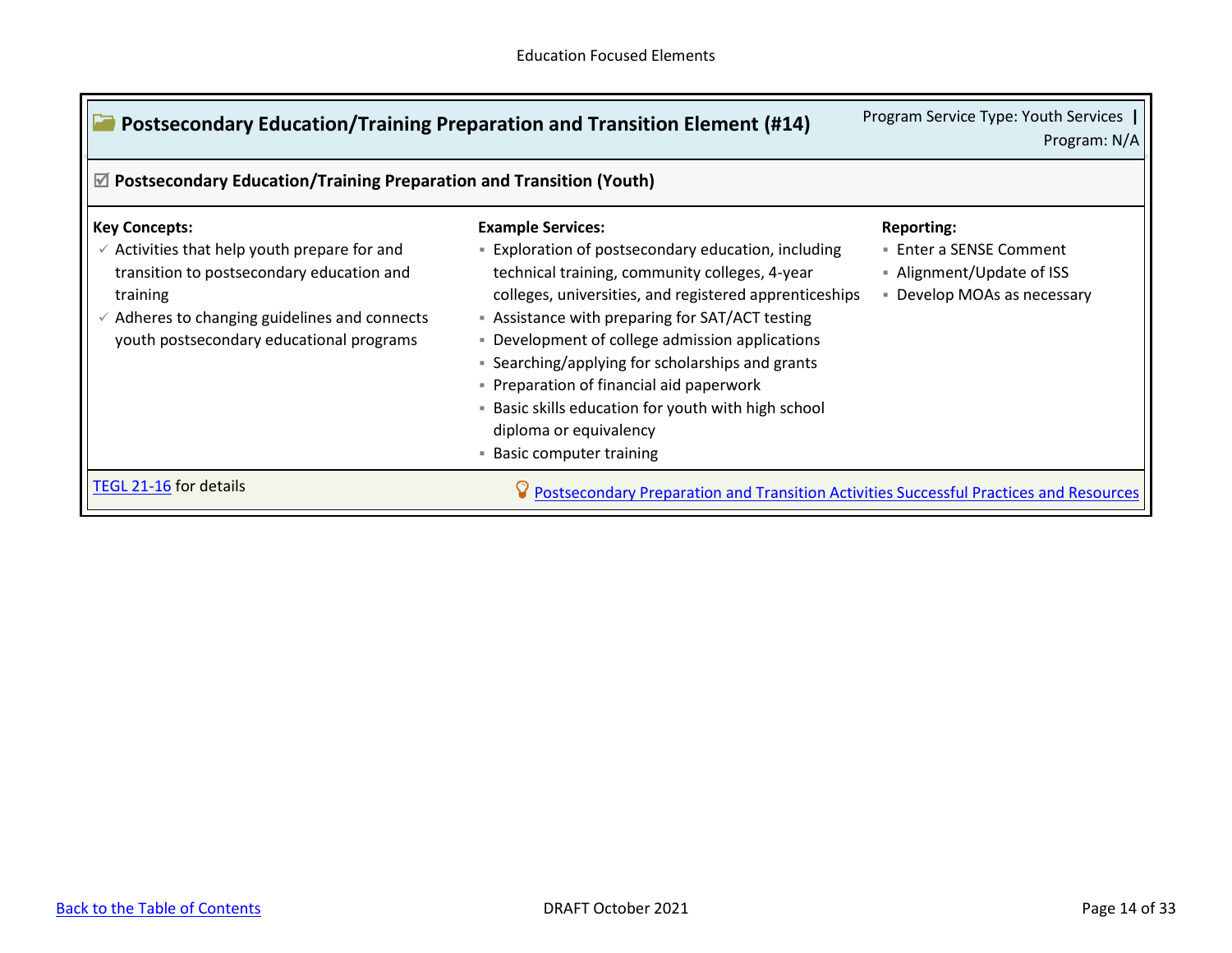<span id="page-14-0"></span>

| <b>Tutoring, Study Skills Instruction/Dropout Prevention for HS Diploma</b><br>Element (#1)                                                                                                                                                                                                                                              | Program Service Type: Youth Services<br>Program: N/A                                                                                                                                                                                                                                                                                                                                                                                                               |                                                                                                                                                                                                                                                                                                                                                                                                                                                                                                                                                |  |
|------------------------------------------------------------------------------------------------------------------------------------------------------------------------------------------------------------------------------------------------------------------------------------------------------------------------------------------|--------------------------------------------------------------------------------------------------------------------------------------------------------------------------------------------------------------------------------------------------------------------------------------------------------------------------------------------------------------------------------------------------------------------------------------------------------------------|------------------------------------------------------------------------------------------------------------------------------------------------------------------------------------------------------------------------------------------------------------------------------------------------------------------------------------------------------------------------------------------------------------------------------------------------------------------------------------------------------------------------------------------------|--|
| $\mathbb Z$ Tutoring, Study Skills Instruction/Dropout Prevention for HS Diploma (Youth)                                                                                                                                                                                                                                                 |                                                                                                                                                                                                                                                                                                                                                                                                                                                                    |                                                                                                                                                                                                                                                                                                                                                                                                                                                                                                                                                |  |
| <b>Key Concepts:</b><br>Tutoring, study skills training, instruction, and<br>secondary school dropout prevention strategies<br>that lead to a high school (HS) diploma and not<br>high school equivalency or credential<br>$\checkmark$ Activities to keep a youth in-school and engaged<br>in a formal learning and/or training setting | <b>Example Services that lead to high</b><br>school diploma:<br>- Literacy development<br>Active learning experiences<br>After-school opportunities<br>• Individualized instruction<br>• Remedial academic instruction<br>• Career Development and<br>Occupational Studies (CDOS) with<br>HS diploma education<br>- Academic supports<br>- Identify academic concerns<br>• Develop learning strategies<br><b>Secondary school dropout</b><br>prevention strategies | <b>Reporting:</b><br>■ Enter a SENSE Comment/details<br>- Alignment/Update of ISS<br>• Develop MOAs as necessary<br>. To avoid duplicative reporting, education/training<br>that leads to:<br>o HS diploma should be reported with Tutoring,<br><b>Study Skills Instruction/Dropout Prevention</b><br>Service Type<br>o HS equivalency should be reported with<br><b>Alternative Secondary School/Dropout Recovery</b><br>Service Type<br>o Recognized credentials should be reported with<br><b>Occupational Skills Training Service Type</b> |  |
| TEGL 21-16 for details                                                                                                                                                                                                                                                                                                                   |                                                                                                                                                                                                                                                                                                                                                                                                                                                                    | Tutoring, Study Skills Training, Instruction and Dropout Recovery Successful Practices and Resources                                                                                                                                                                                                                                                                                                                                                                                                                                           |  |

 $\mathsf T$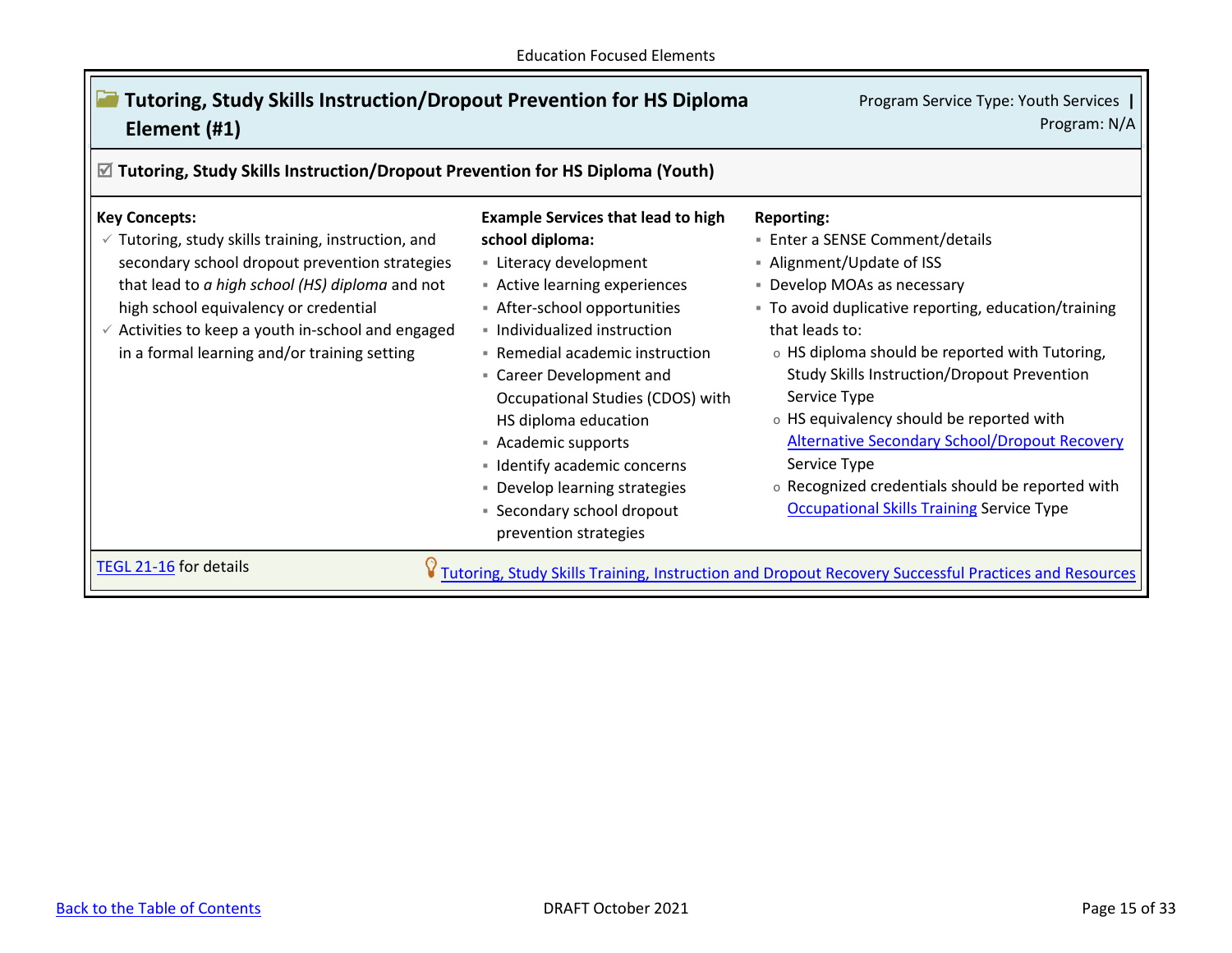# **Employment Focused Elements**

<span id="page-15-0"></span>Employment focused elements help a youth build the knowledge, skills and experience necessary to attain their long-term and short-term career development goals.

The Service Types outlined below provide key concepts, example services and reporting highlights. **Labor Market and Employment Information Element (#13),** p17

 $\mathbb Z$  [Labor Market and Employment Information \(Youth\)](#page-16-0)

**Integrated Ed./Education Concurrent with Workforce Preparation Element (#5)**, p13

 $\mathbb N$  [IIntegrated Ed./Education Concurrent with Workforce Preparation \(Youth\)](#page-17-0)

**Occupational Skills Training Element (#4)**, p19

 $\boxtimes$  [Occupational Skills Training](#page-18-0)

- **Work Experience Element (#3)**, p20
	- [Employment/Internships, Not Limited to Summer \(Youth\)](#page-19-1)
	- $\boxtimes$  [Job Shadowing \(Youth\)](#page-20-0)
	- $\boxtimes$  [On-the-Job Training \(Youth\)](#page-20-1)
	- $\boxtimes$  [Pre-Apprenticeship Programs \(Youth\)](#page-21-0)
	- $\boxtimes$  [Summer Employment/Internships, Summer Only \(Youth\)](#page-21-1)
	- $\boxtimes$  [Other Work Experience Type \(Youth\)](#page-22-0)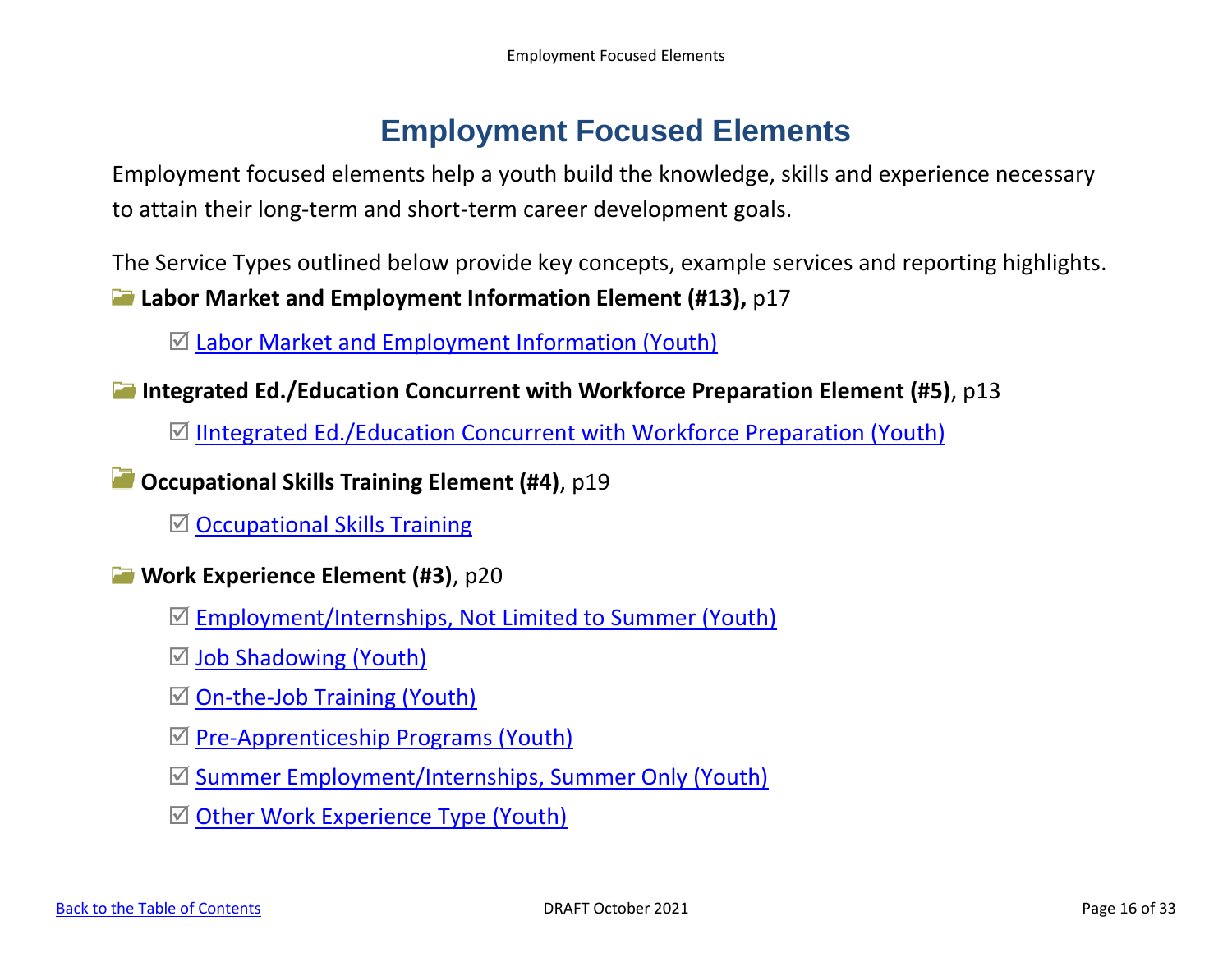<span id="page-16-0"></span>

| $\mathbb Z$ Labor Market and Employment Information (Youth)                                                                                                                                                                                                                                                                                                                                                                                                                                                                                                                                                                                                                                     |                                                                                                                                                                                                                                                                                                                                                                                                                                                                                                                                                                                                                                                                                                                                                                                                                                                    |                                                                                                                                                                                                               |  |
|-------------------------------------------------------------------------------------------------------------------------------------------------------------------------------------------------------------------------------------------------------------------------------------------------------------------------------------------------------------------------------------------------------------------------------------------------------------------------------------------------------------------------------------------------------------------------------------------------------------------------------------------------------------------------------------------------|----------------------------------------------------------------------------------------------------------------------------------------------------------------------------------------------------------------------------------------------------------------------------------------------------------------------------------------------------------------------------------------------------------------------------------------------------------------------------------------------------------------------------------------------------------------------------------------------------------------------------------------------------------------------------------------------------------------------------------------------------------------------------------------------------------------------------------------------------|---------------------------------------------------------------------------------------------------------------------------------------------------------------------------------------------------------------|--|
| <b>Key Concepts:</b><br>$\checkmark$ Provides labor market and employment information,<br>including:<br>o Career Awareness: develops knowledge of the variety of<br>careers and occupations available, their skill<br>requirements, working conditions and training<br>prerequisites, and job opportunities across industries and<br>occupations that are in-demand in the state and local<br>area<br>o Career Exploration: Assists youth with choosing an<br>education/training or job which fits their interests, skills<br>and abilities<br>o Career Counseling or Guidance: provides advice and<br>support in making decisions about what career paths to<br>take<br>TEGL 21-16 for details | <b>Example Services:</b><br><b>Explore earning potential, education and</b><br>skills requirements, career pathways, job<br>openings, job application process,<br>potential earnings, and more<br>· Job search workshops<br><b>Exploration of careers on</b><br>CareerZone/JobZone<br>- Participation in job club<br>" Tour of a business<br>• Mock interviews and interviewing skills<br>development preparation<br>· Discussion of assessment results<br>Attendance of an alumni presentation on<br>their career journey<br>• Career assessments to identify interests,<br>values, abilities, and aptitudes<br>- Resume and cover letter preparation<br>· long-term benefits of education and<br>training<br>Understanding process of maintaining<br>professional references<br>· Online social media job club<br>· Discussing job opportunities | <b>Reporting:</b><br>. Document the use of<br>CareerZone or JobZone<br>module(s) in relation to the<br><b>ISS</b><br><b>Enter a SENSE Comment</b><br>- Alignment/Update of ISS<br>• Develop MOAs as necessary |  |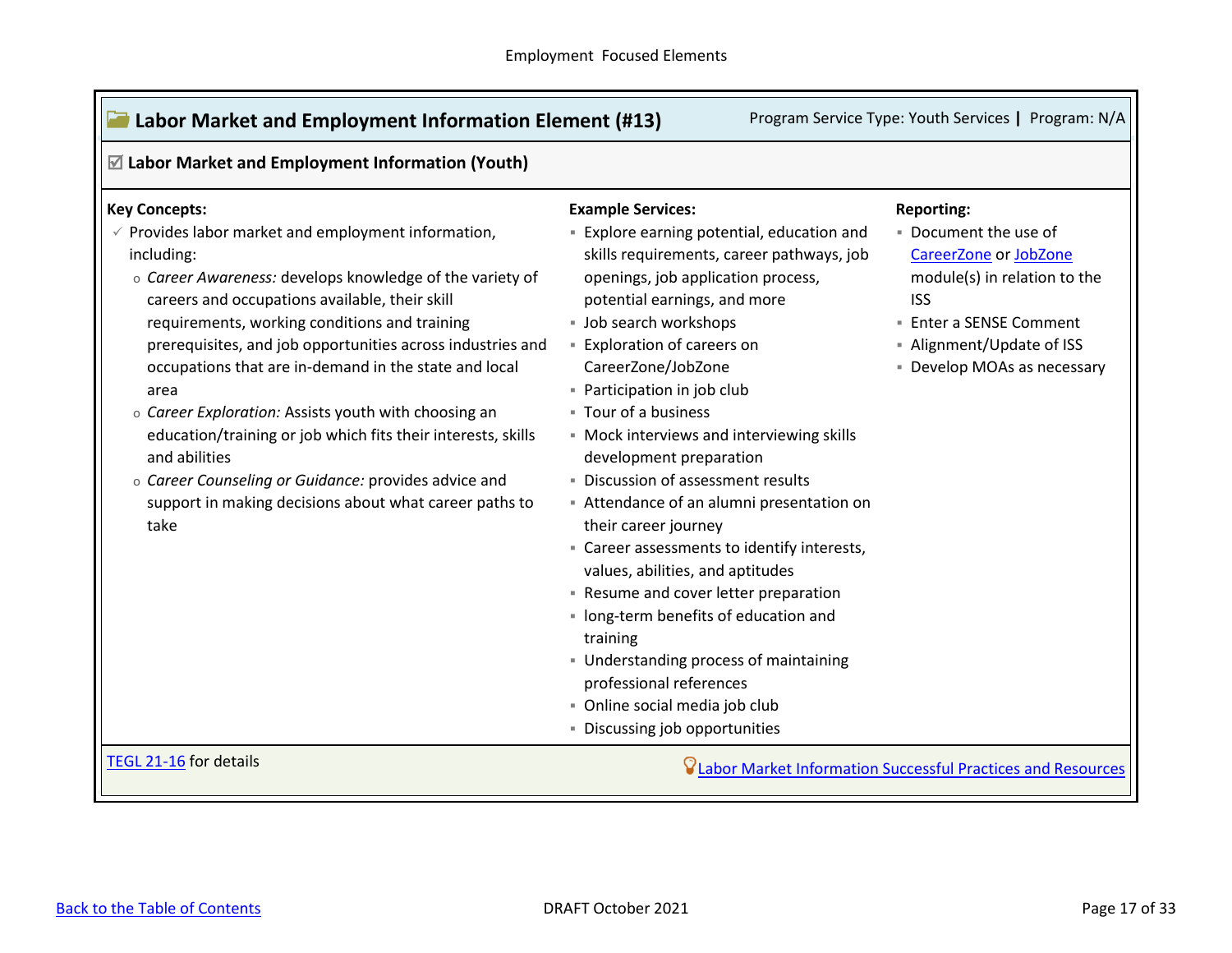### <span id="page-17-0"></span>**Integrated Ed./Education Concurrent with Workforce Preparation Element (#5)** Program Service Type: Youth Services **|** Program: N/A

[Integrated Ed./Education Concurrent with Workforce Preparation \(Youth\),](#page-12-0) **p13**

This element focuses on education and employment and details are provided under Education Focused Elements.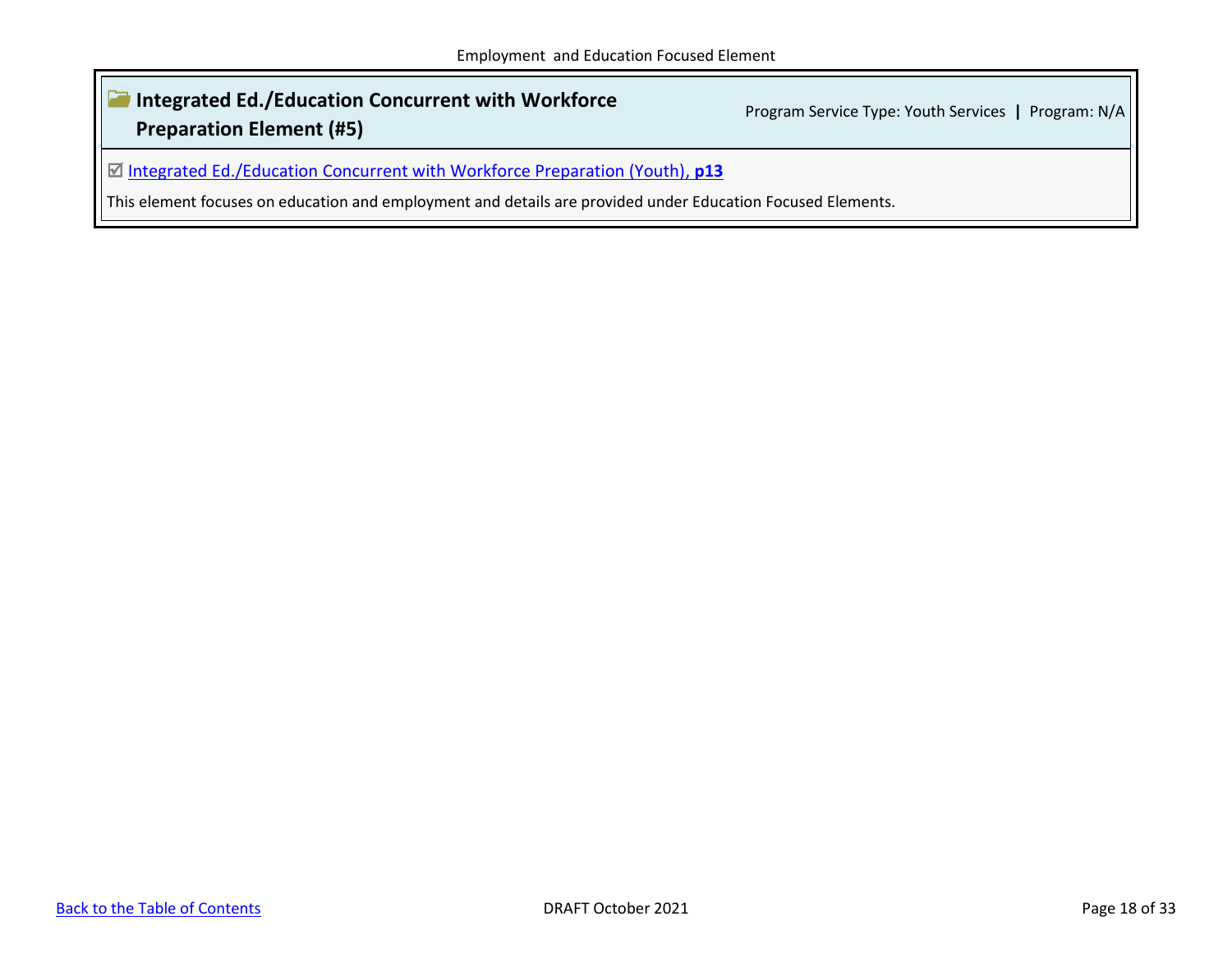# <span id="page-18-0"></span>**Occupational Skills Training Element (#4)**

ITA Occupational Skills Training **–** Program Service Type: Youth Services **|** Program: Youth ITA Waiver

Occupational Skills Training not funded by ITA **–** Program Service Type: Youth Services **|** Program: N/A

### **Occupational Skills Training**

### **Key Concepts:**

- $\checkmark$  Organized program of study providing specific vocational skills that lead to proficiency in performing actual tasks and technical functions required by certain occupational fields
- $\checkmark$  Must give priority consideration to occupational skills trainings that are:
	- o Aligned with local area in-demand industry sectors and occupations
	- o Outcome-oriented
	- o Aligned with ISS
	- o Lead to a recognized postsecondary credential
- $\checkmark$  WIOA funds are provided through Individual Training Accounts (ITAs) for customers to participate in occupational skills training(s):
	- o With Youth Program funds only Out-of-School Youth (OSY) are allowed to receive an ITA
	- o In-School Youth (ISY) may receive an ITA only from Adult/Dislocated Worker Program funds, if they are co-enrolled

#### **Example Services:**

- National Institute for Automotive Service Excellence
- National Institute for Metalworking Skills, Inc., Machining Level I
- **E** Microsoft Certified IT Professional
- **Executified Novell Engineer**
- **E.** Sun Certified Java Programmer
- **E** Federal Aviation Administration aviation mechanic license
- State-licensed asbestos inspector
- Certified Nursing Assistant
- **E** Licensed Practical Nurse
- ServSafe Food Handler, OSHA 10, CPR Training (these are not a WIOA credential for performance)

### **Reporting:**

- **Enter a SENSE Comment**
- Alignment/Update of ISS
- **E** Develop MOAs as necessary
- To avoid duplicative reporting, education/training that leads to:
	- o HS diploma should be reported with [Tutoring, Study](file://///dol-smb/dol_shared/DOL0A1FS1/Dews-Data/dews-public/Workforce/Program%20Development/Youth/OSOS/Services%20Mapping/2019-07-03%20411%20on%20WIOA%20Youth%20Services.docx%23_Tutoring,_Study_Skills_2)  [Skills Instruction/Dropout Prevention](file://///dol-smb/dol_shared/DOL0A1FS1/Dews-Data/dews-public/Workforce/Program%20Development/Youth/OSOS/Services%20Mapping/2019-07-03%20411%20on%20WIOA%20Youth%20Services.docx%23_Tutoring,_Study_Skills_2) Service Type
	- o HS equivalency should be reported with [Alternative](#page-30-1)  [Secondary School/Dropout Recovery](#page-30-1) Service Type
- Recognized credentials should be reported with Occupational Skills Training Service Type
- **.** ITA must be entered in OSOS through ETP autoload

[TEGL 21-16](https://wdr.doleta.gov/directives/corr_doc.cfm?DOCN=7159) and [TEGL 10-16, Change-1](https://wdr.doleta.gov/directives/corr_doc.cfm?DOCN=3255) for details **[Occupational Skills Training Successful Practices and Resources](https://youth.workforcegps.org/resources/2017/01/19/13/56/~/link.aspx?_id=3F1E4CB2E25B434BA98C936AFAD427F2&_z=z)**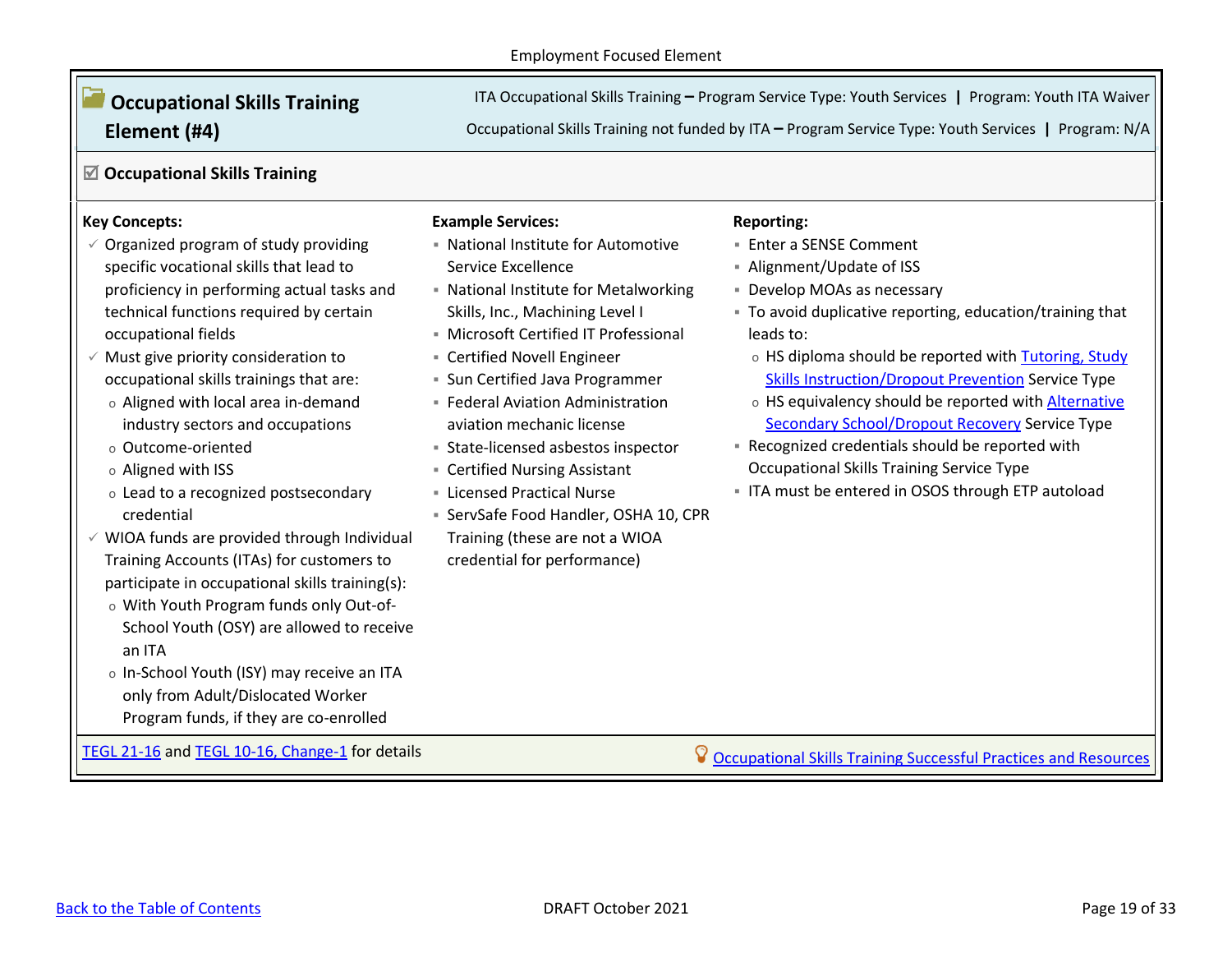### <span id="page-19-0"></span>**Work Experience Element (#3) Program Service Type: Youth Services | Program: N/A**

#### **Key Concepts:**

- $\checkmark$  Characteristics of work experience:
	- o Planned, structured learning experience
	- o Paid or unpaid
	- o For a limited period-of-time
	- o Compliant with labor standards laws
- $\checkmark$  Connected with career interests of youth or provides transferrable skills
- $\checkmark$  Three required simultaneous or sequential work experience components:
	- o Work at a work site
	- o Academic education at or away from work site
	- o Occupational education at or away from work site
- $\checkmark$  Local areas have the flexibility to decide who provides the academic and occupational components
- $\checkmark$  Provides the youth with opportunities for career exploration, skill development, and to reflect on personal, job-specific and transferrable skills
- $\checkmark$  20% of local area funds must be spent on this element, excluding supportive services assisting the youth in participating in work experience

#### **Reporting:**

- Enter Work Experience in the Customer Module, Customer Detail Window, Work History Tab
- **Enter a SENSE Comment: include academic and educational** components, work location and work details
- **Use Achievement Objective Tab in the Customer Module,** Services Window, Services Tab
- Alignment/Update of ISS
- Report Work Experience each time a youth receives it. Other services such as orientation, and contextual learning such as academic and occupational components, should be noted in Comments
- **.** Interactions with businesses to develop work experiences:
	- o Should be entered as a Comment

**Enter one Employment/Internship Service Type each time a youth receives it • Other staff activities to support and develop the work experience should be listed** 

- o Could be noted in the Employer module with help from the Business Service Representative
- o Must not be entered as a Service Type for youth

<span id="page-19-1"></span>**Employment/Internships, Not Limited to Summer (Youth)**

### **Key Concepts:**

### **Reporting:**

in Comments

- $\checkmark$  Work experience placement that is not limited to the summer months:
	- o Internships
	- o Work-based learning
	- o Job

[TEGL 21-16](https://wdr.doleta.gov/directives/corr_doc.cfm?DOCN=7159) for details **WALL ARE AND THE SUCCESS OF A SET OF A SUCCESS** OF A SUCCESS OF A SUCCESS OF A SUCCESS OF A SUCCESS OF A SUCCESS OF A SUCCESS OF A SUCCESS OF A SUCCESS OF A SUCCESS OF A SUCCESS OF A SUCCESS OF A SU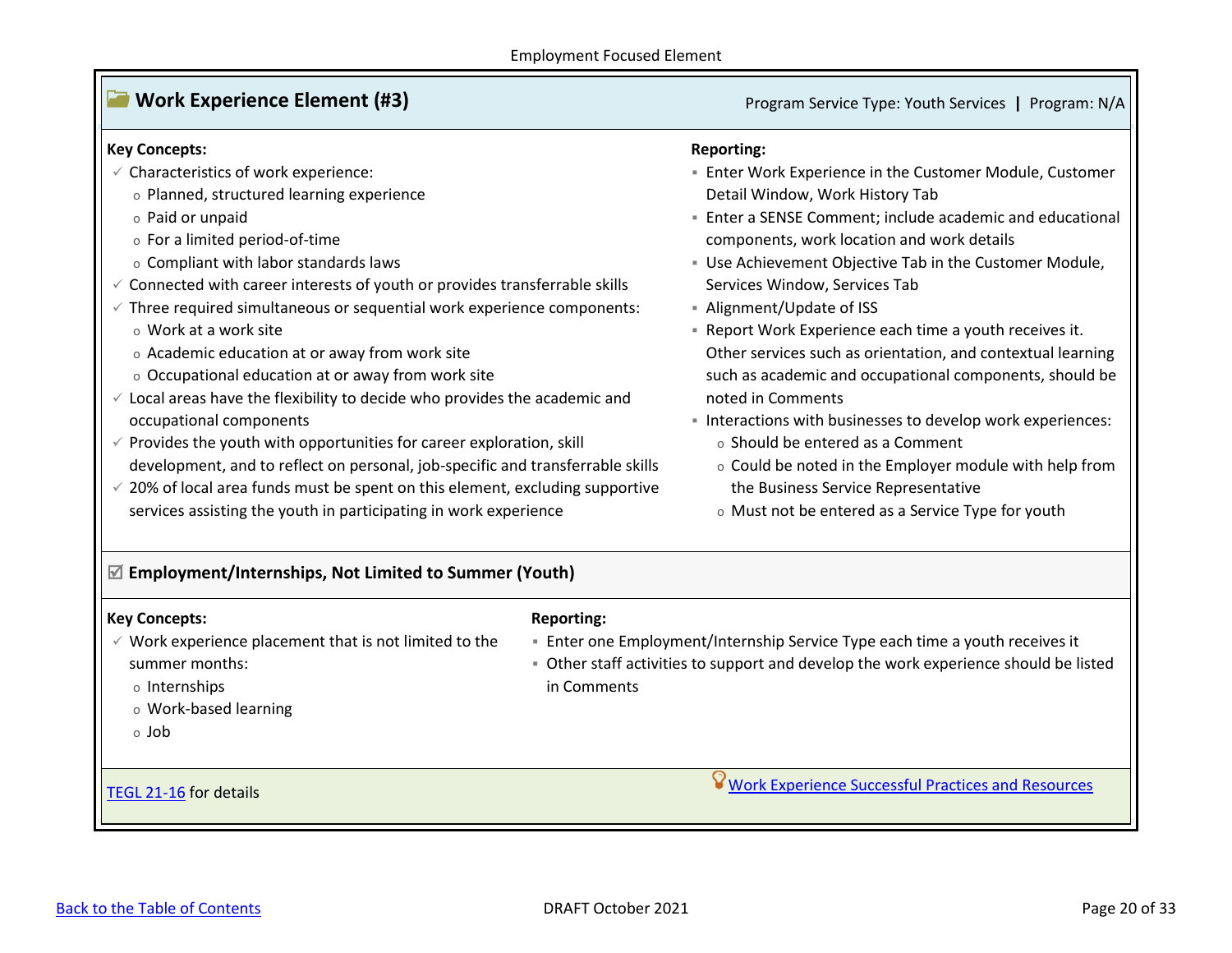<span id="page-20-1"></span><span id="page-20-0"></span>

| <b>Work Experience Element (#3)</b><br>(Work Experience Element Key Concepts)                                                                                                                                                                                                                                                                                                              | Program Service Type: Youth Services   Program: N/A                                                                                                                                                 |
|--------------------------------------------------------------------------------------------------------------------------------------------------------------------------------------------------------------------------------------------------------------------------------------------------------------------------------------------------------------------------------------------|-----------------------------------------------------------------------------------------------------------------------------------------------------------------------------------------------------|
| $\boxtimes$ Job Shadowing (Youth)                                                                                                                                                                                                                                                                                                                                                          |                                                                                                                                                                                                     |
| <b>Key Concepts:</b><br>$\checkmark$ Youth learn about a job by witnessing the work day as a shadow of a<br>competent worker<br>$\checkmark$ Temporary, unpaid exposure to workplace<br>Experience in occupational area of interest to participants<br>$\checkmark$ Youth witness firsthand the:<br>o Work environment                                                                     | <b>Reporting:</b><br>- Enter one Job shadowing Service Type each time a youth<br>receives it<br>• Other staff activities to support and develop the work<br>experience should be listed in Comments |
| o Employability and occupational skills in practice<br>o The values of professional training<br>o Potential career options<br>$\checkmark$ Youth conduct informational interviews of staff at job shadowing site<br>$\mathbb Z$ On-the-Job Training (Youth)                                                                                                                                |                                                                                                                                                                                                     |
| <b>Key Concepts:</b><br>$\checkmark$ Occupational training is provided for the participant in exchange for wage<br>reimbursement<br>$\checkmark$ Hands-on, productive work<br>$\checkmark$ Limited duration as appropriate to the occupation<br>Requires a contract with the business or registered apprenticeship program<br>sponsor in the public, private non-profit, or private sector | <b>Reporting:</b><br>. Enter one On-the-Job Training each time a youth receives it<br>• Other staff activities to support and develop the work<br>experience should be listed in Comments           |
| TEGL 21-16 for details                                                                                                                                                                                                                                                                                                                                                                     | <b>Work Experience Successful Practices and Resources</b>                                                                                                                                           |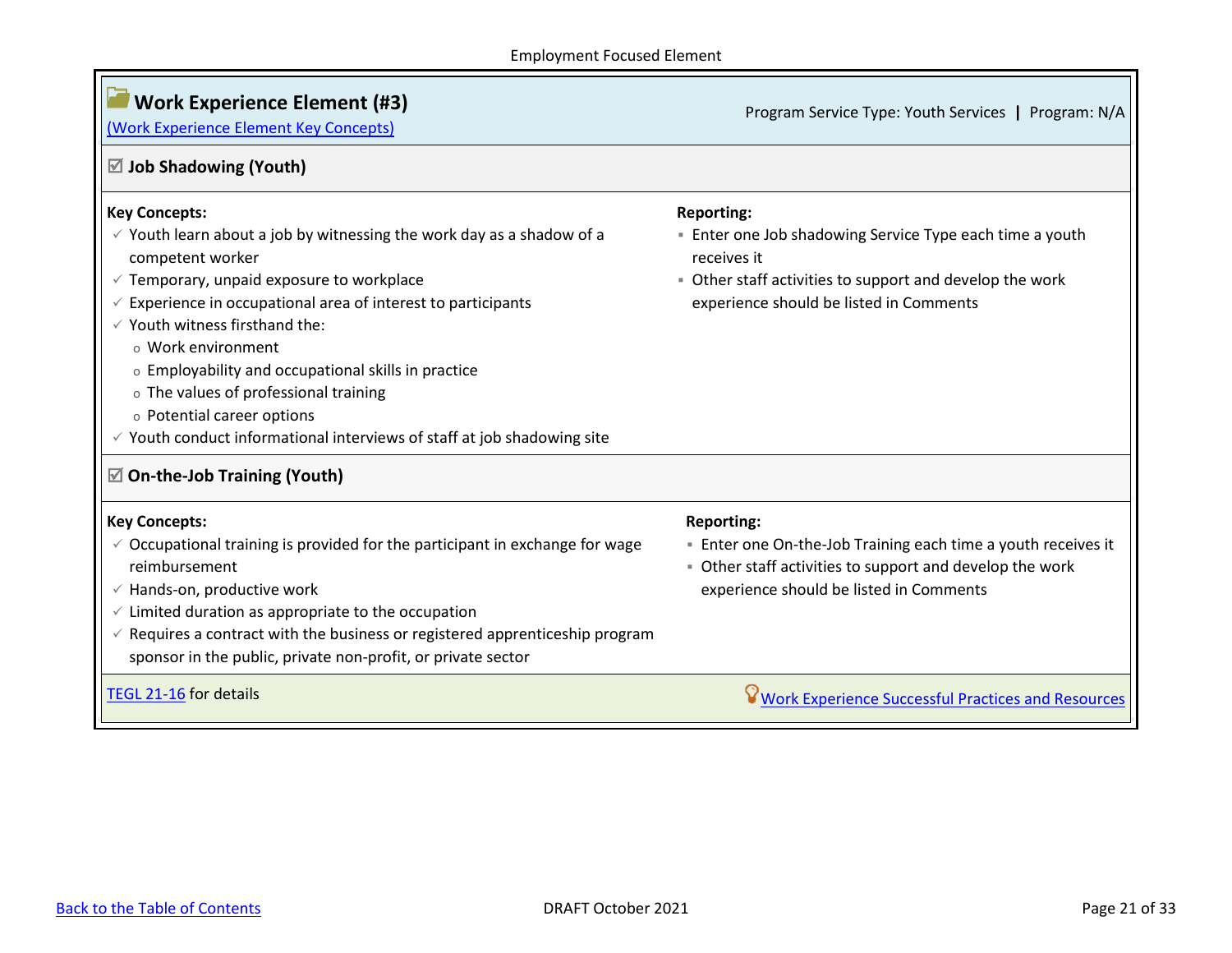<span id="page-21-1"></span><span id="page-21-0"></span>

| <b>Work Experience Element (#3)</b><br>(Work Experience Element Key Concepts)                                                                                                                                                                                                                                                                                                                                                                                                                                                                                                                                                                                                                                                                                                                                                                                        |                                                                                                   | Program Service Type: Youth Services   Program: N/A                                                                                                                                                                                      |
|----------------------------------------------------------------------------------------------------------------------------------------------------------------------------------------------------------------------------------------------------------------------------------------------------------------------------------------------------------------------------------------------------------------------------------------------------------------------------------------------------------------------------------------------------------------------------------------------------------------------------------------------------------------------------------------------------------------------------------------------------------------------------------------------------------------------------------------------------------------------|---------------------------------------------------------------------------------------------------|------------------------------------------------------------------------------------------------------------------------------------------------------------------------------------------------------------------------------------------|
| $\mathbb Z$ Pre-Apprenticeship Programs (Youth)                                                                                                                                                                                                                                                                                                                                                                                                                                                                                                                                                                                                                                                                                                                                                                                                                      |                                                                                                   |                                                                                                                                                                                                                                          |
| <b>Key Concepts:</b><br>$\checkmark$ Prepares youth to enter and succeed in a registered apprenticeship program<br>$\checkmark$ Should include opportunities to attain at least one industry-recognized credential<br>$\checkmark$ Requires a partnership with one or more registered apprenticeship programs for<br>placement of pre-apprenticeship program participants into a registered apprenticeship<br>$\checkmark$ Training and curriculum based on the skill needs of businesses in the region and state<br>$\checkmark$ Includes educational and career counseling and supportive services<br>$\checkmark$ Involves hands-on, meaningful learning activities that are connected to education and<br>training activities, such as exploring career options, and understanding how the skills<br>acquired through coursework can be applied to future career |                                                                                                   | <b>Reporting:</b><br><b>Enter one Pre-Apprenticeship Service Type each</b><br>time a youth receives it<br>• Other staff activities to support and develop the<br>work experience should be listed in Comments                            |
| $\mathbb Z$ Summer Employment/Internships, Summer Only (Youth)                                                                                                                                                                                                                                                                                                                                                                                                                                                                                                                                                                                                                                                                                                                                                                                                       |                                                                                                   |                                                                                                                                                                                                                                          |
| <b>Key Concepts:</b><br>$\checkmark$ Summer employment/internship experiences<br>during the summer                                                                                                                                                                                                                                                                                                                                                                                                                                                                                                                                                                                                                                                                                                                                                                   | <b>Example Services:</b><br>Summer Youth Employment<br>Program<br>Summer internship<br>Summer job | <b>Reporting:</b><br><b>Enter one Summer Employment/Internships,</b><br>Summer Only Service Type each time a youth<br>receives it<br>• Other staff activities to support and develop the<br>work experience should be listed in Comments |
| TEGL 21-16 for details                                                                                                                                                                                                                                                                                                                                                                                                                                                                                                                                                                                                                                                                                                                                                                                                                                               |                                                                                                   | <b>Work Experience Successful Practices and Resources</b>                                                                                                                                                                                |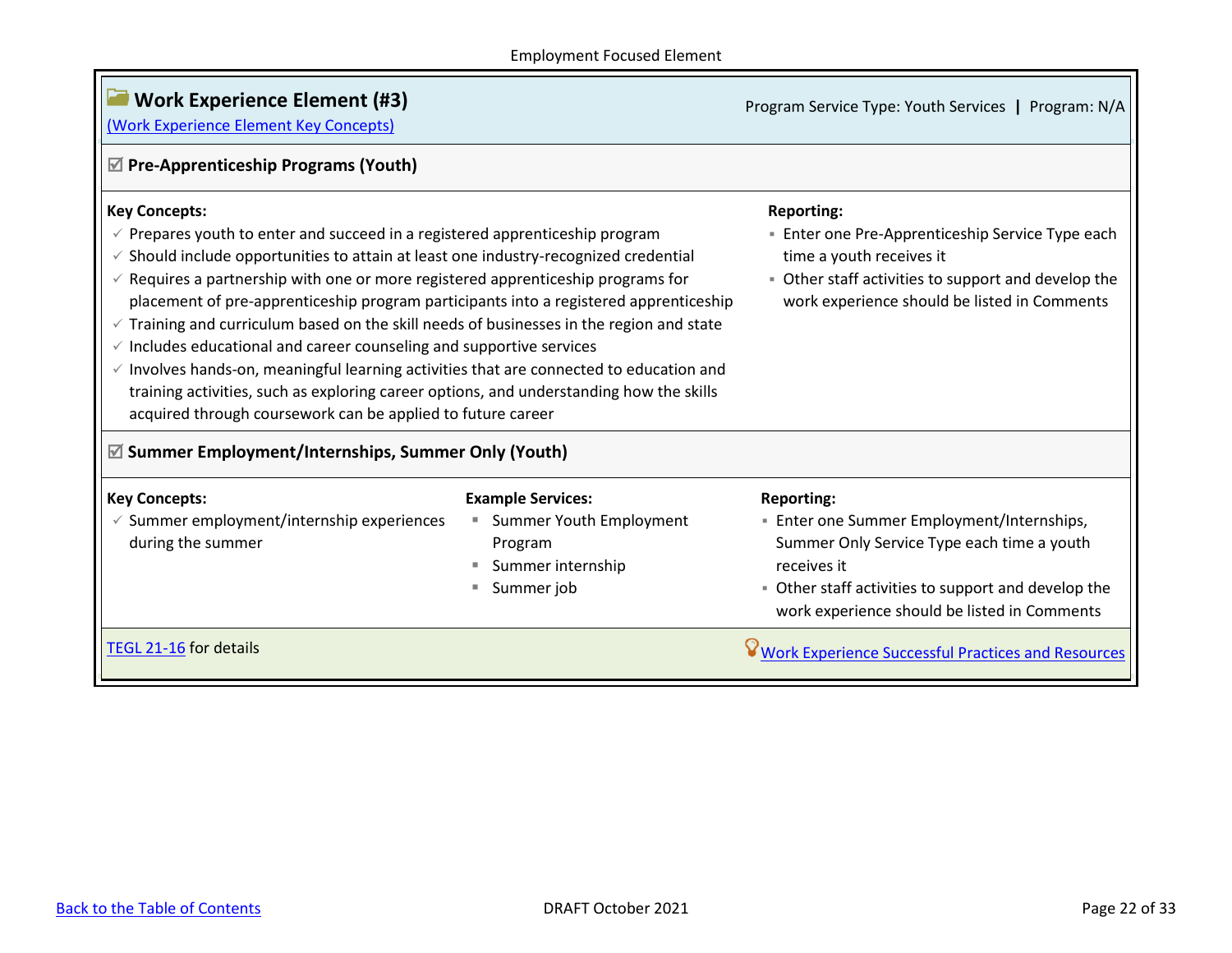<span id="page-22-0"></span>

| <b>Work Experience Element (#3)</b><br>(Work Experience Element Key Concepts)                                                                                            |                                                                                                                                                              | Program Service Type: Youth Services   Program: N/A                                                                                                                                                                   |
|--------------------------------------------------------------------------------------------------------------------------------------------------------------------------|--------------------------------------------------------------------------------------------------------------------------------------------------------------|-----------------------------------------------------------------------------------------------------------------------------------------------------------------------------------------------------------------------|
| $\boxtimes$ Other Work Experience Type (Youth)                                                                                                                           |                                                                                                                                                              |                                                                                                                                                                                                                       |
| <b>Key Concepts:</b><br>Experience that is not Summer Employment,<br>Internship, Pre-apprenticeship, On-the-Job<br>Training, Job Shadowing, and<br>Employment/Internship | <b>Example Services:</b><br>Any other work<br>ш<br>experiences that meet<br>the characteristics of<br>work experiences<br>Registered<br>m.<br>Apprenticeship | <b>Reporting:</b><br><b>Enter only one Other Work Experience Service Type if the</b><br>youth received it once<br>• Other staff activities to support and develop the work<br>experience should be listed in Comments |
| TEGL 21-16 for details                                                                                                                                                   |                                                                                                                                                              | ✔ Work Experience Successful Practices and Resources                                                                                                                                                                  |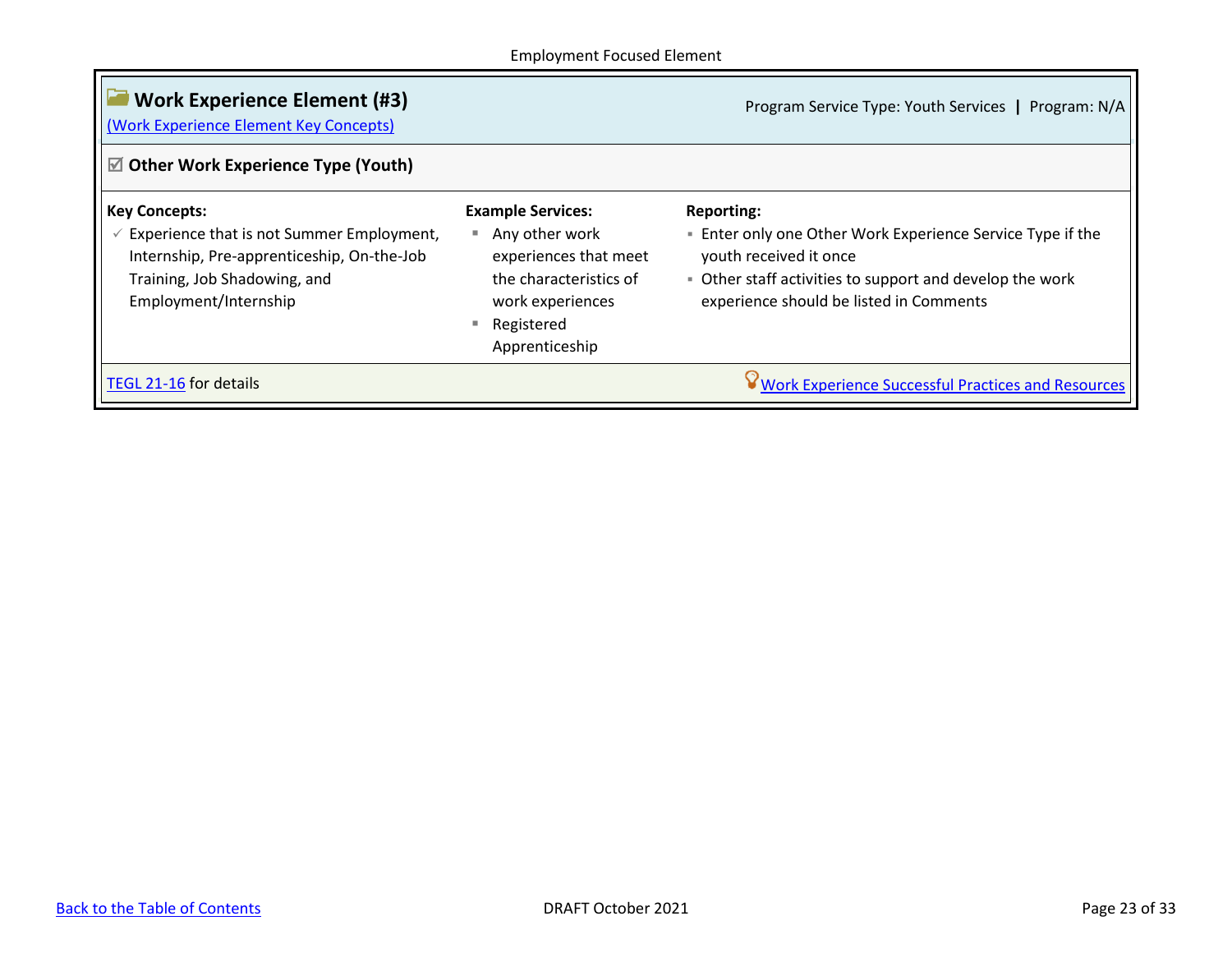# **Well-Being Focused Elements**

<span id="page-23-0"></span>Well-being focused elements enable the youth to participate in WIOA youth program activities by removing obstacles and supporting their strengths to live a self-sufficient lifestyle.

The Service Types outlined below provide key concepts, example services and reporting highlights.

**Comprehensive Guidance and Counseling Element (#10)**, p25

 $\mathbb Z$  [Comprehensive Guidance and Counseling \(Youth\)](#page-24-0)

**Financial Literacy Education Element (#11)**, p26

 $\boxtimes$  [Financial Literacy Education \(Youth\)](#page-25-0)

**Supportive Services Element (#7)**, p7

 $\boxtimes$  [Supportive Services](#page-26-1) – Child Care (Youth)

 $\boxtimes$  Supportive Services – [Dependent Care \(Youth\)](#page-26-2)

 $\boxtimes$  [Supportive Services](#page-26-3) – Housing (Youth)

 $\boxtimes$  Supportive Services – [Needs-Related Payments \(Youth\)](#page-26-4)

 $\mathbb Z$  Supportive Services – [Transportation \(Youth\)](#page-26-5)

 $\boxtimes$  [Supportive Services](#page-26-6) – Other (Youth)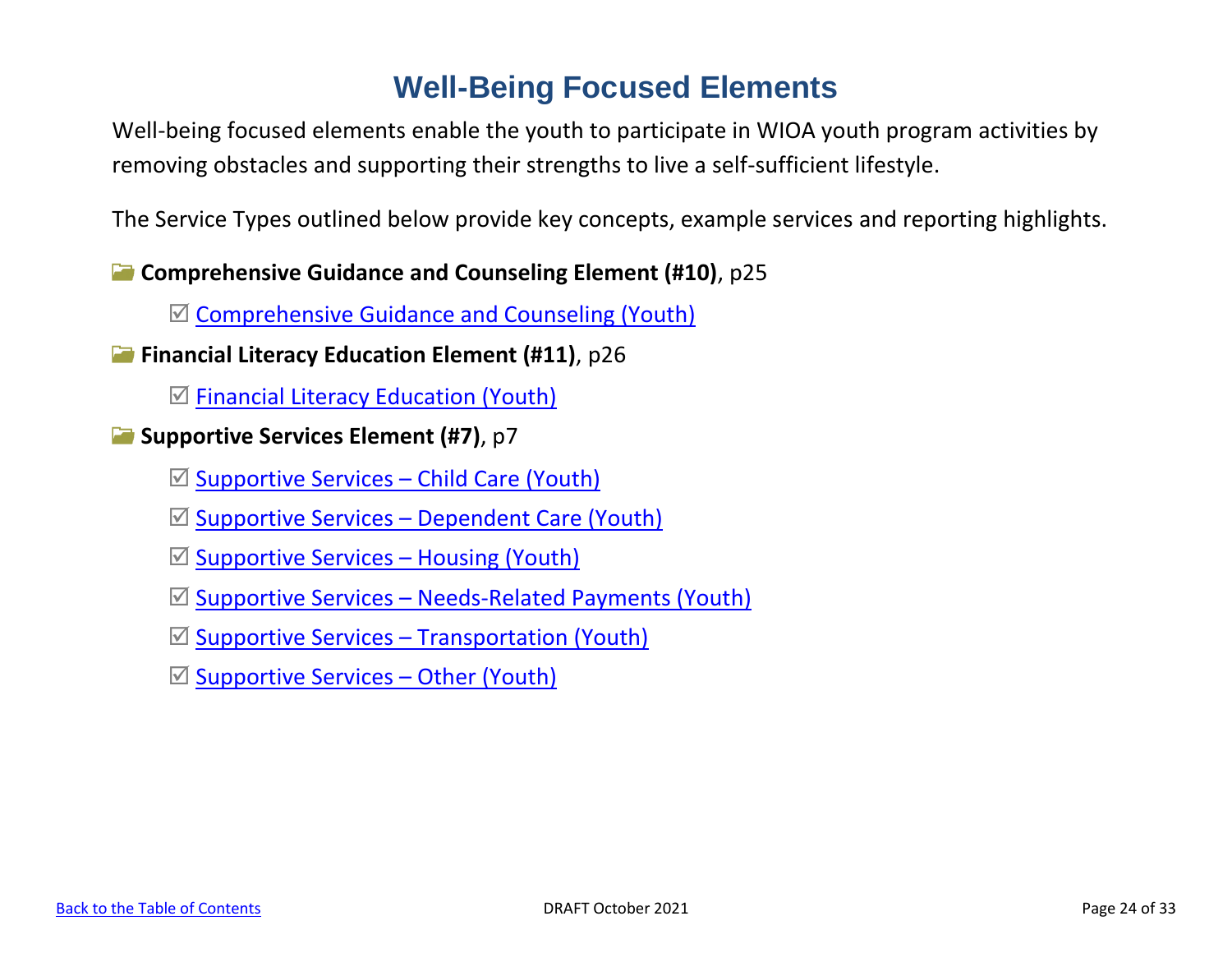<span id="page-24-0"></span>

| <b>Comprehensive Guidance and Counseling Element (#10)</b><br>☑ Comprehensive Guidance and Counseling (Youth)                                                                                                                                                                                                                                                   |                                                                                                                                                                                                                                          | Program Service Type: Youth Services   Program: N/A                                                                                                                                                                                                            |
|-----------------------------------------------------------------------------------------------------------------------------------------------------------------------------------------------------------------------------------------------------------------------------------------------------------------------------------------------------------------|------------------------------------------------------------------------------------------------------------------------------------------------------------------------------------------------------------------------------------------|----------------------------------------------------------------------------------------------------------------------------------------------------------------------------------------------------------------------------------------------------------------|
| <b>Key Concepts:</b><br>$\checkmark$ Provides therapeutic professional counseling<br>$\checkmark$ Referral to therapeutic and professional<br>counselling with required coordination and<br>follow-up with partnering organization to ensure<br>continuity of service and case management<br>Does not include typical case management or<br>supportive services | <b>Example Services:</b><br>• Substance abuse prevention counseling<br>• Mental health counseling, for example:<br>o Domestic violence prevention<br>o Anger management<br>o Trauma-informed counseling<br>o Behavioral health treatment | <b>Reporting:</b><br>■ Enter a SENSE Comment<br>Information unrelated to employment<br>goals or confidential information should<br>not be noted in Comments and should be<br>kept in the case file<br>- Alignment/Update of ISS<br>• Develop MOAs as necessary |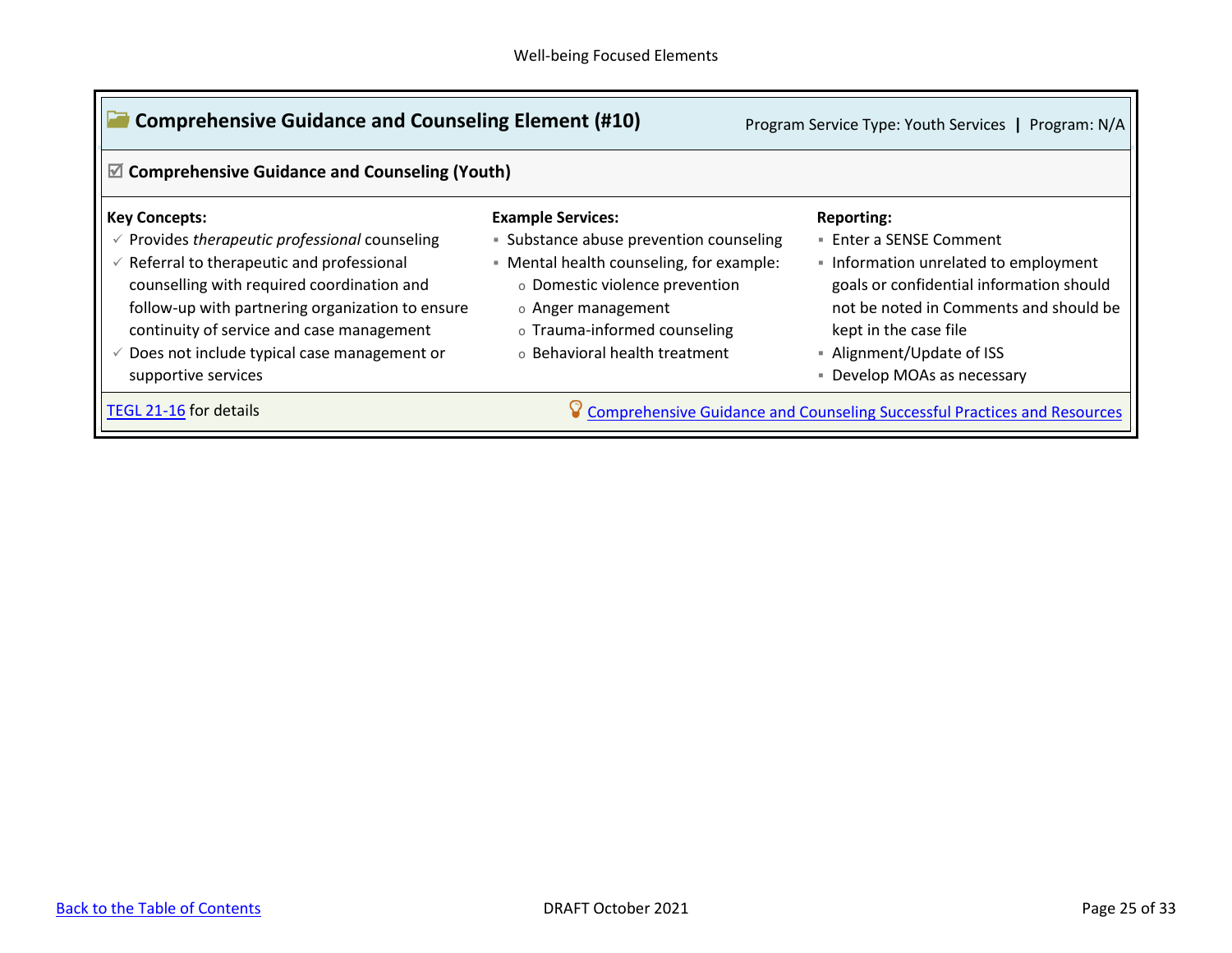<span id="page-25-0"></span>

| $\triangledown$ Financial Literacy Education (Youth)                                                                                                                                                                                                                                                                                                                                                                                                                                                      |                                                                                                                                                                                                                                                                                                                                                                                                                                                                                                                                                                                                                                                                                         |                                                                                                          |
|-----------------------------------------------------------------------------------------------------------------------------------------------------------------------------------------------------------------------------------------------------------------------------------------------------------------------------------------------------------------------------------------------------------------------------------------------------------------------------------------------------------|-----------------------------------------------------------------------------------------------------------------------------------------------------------------------------------------------------------------------------------------------------------------------------------------------------------------------------------------------------------------------------------------------------------------------------------------------------------------------------------------------------------------------------------------------------------------------------------------------------------------------------------------------------------------------------------------|----------------------------------------------------------------------------------------------------------|
| <b>Key Concepts:</b><br>$\checkmark$ Helps youth gain knowledge, skills and the<br>confidence to make informed financial decisions<br>$\checkmark$ Helps youth attain greater financial health and<br>stability using tools, strategies and training that<br>is:<br>o High quality<br>o Age-appropriate<br>o Relevant<br>o Places lessons into practice<br>o Timely<br>Provides comprehensive financial literacy<br>education based on the needs of the youth,<br>instead of only teaching them budgeting | <b>Example Services:</b><br>• Opening a bank account<br><b>Effectively managing credit, debt, student</b><br>loans, consumer credit and credit cards<br>• Understanding credit score and reports to<br>ensure their accuracy<br>• Understanding, evaluating, and comparing<br>financial products, services, and opportunities<br>• Developing a savings plan<br>- Educating about identity theft<br><b>Benefits planning and work incentives</b><br>• Meeting financial literacy needs of non-English<br>speakers with appropriate training and<br>materials<br><b>Budget creation, for example with Dollars and</b><br>\$ense in CareerZone/JobZone<br><b>Financial Literacy Guide</b> | <b>Reporting:</b><br>■ Enter a SENSE Comment<br>- Alignment/Update of ISS<br>• Develop MOAs as necessary |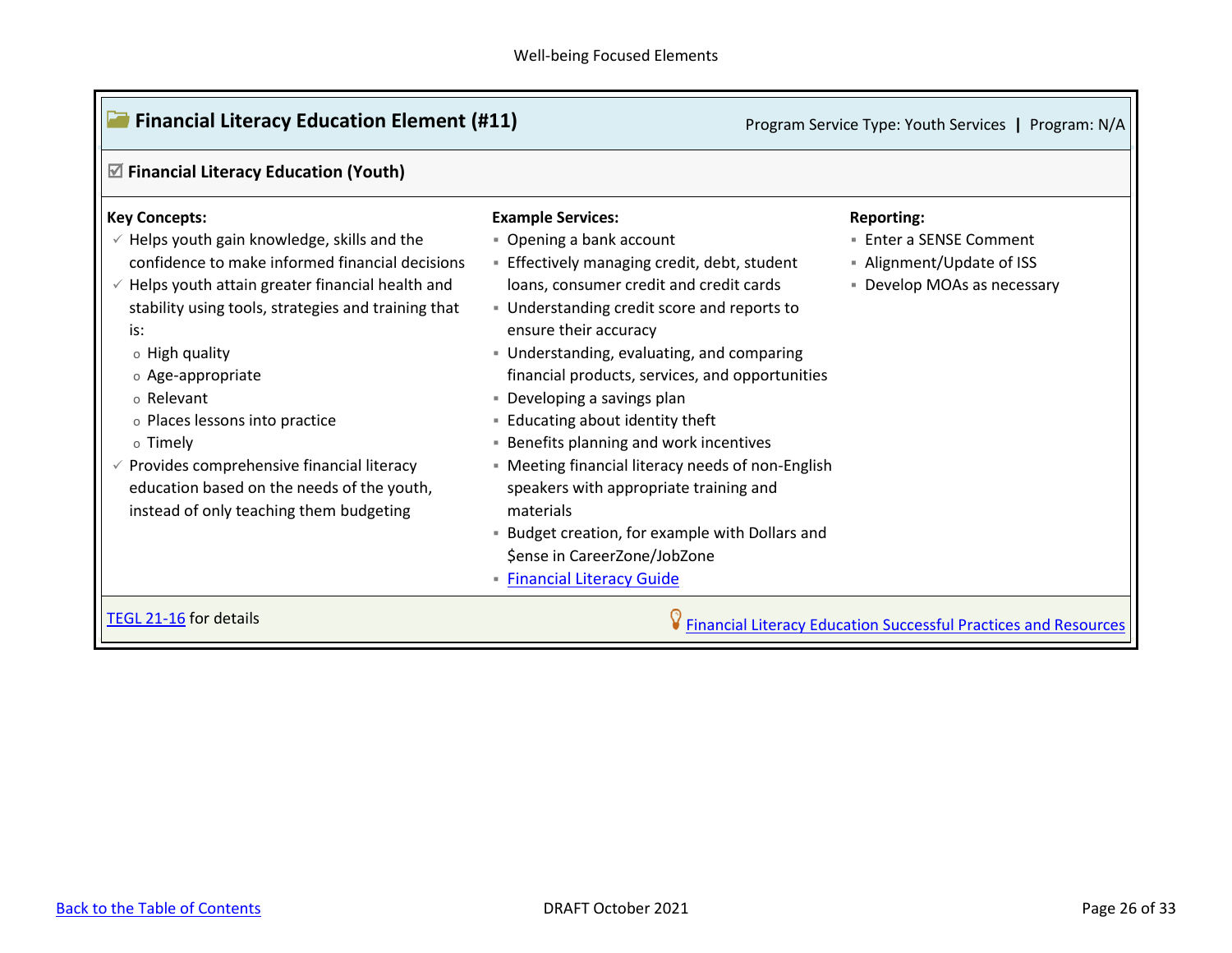<span id="page-26-6"></span><span id="page-26-5"></span><span id="page-26-4"></span><span id="page-26-3"></span><span id="page-26-2"></span><span id="page-26-1"></span><span id="page-26-0"></span>

| <b>Supportive Services Element (#7)</b>                                                                                                                                                                                                      | Program Service Type: Youth Services   Program: N/A                                                                                                                                                                                                                                                                                                                                                                                                                    |
|----------------------------------------------------------------------------------------------------------------------------------------------------------------------------------------------------------------------------------------------|------------------------------------------------------------------------------------------------------------------------------------------------------------------------------------------------------------------------------------------------------------------------------------------------------------------------------------------------------------------------------------------------------------------------------------------------------------------------|
| <b>Key Concepts:</b><br>$\checkmark$ Enables youth to participate in WIOA activities, with specifics<br>from the local area supportive services policy                                                                                       | <b>Reporting:</b><br>- Enter a SENSE Comment with dollar amount, if applicable and reason for<br>providing supportive service<br>- Alignment/Update of ISS<br>· Develop MOAs as necessary                                                                                                                                                                                                                                                                              |
| $\mathbb Z$ Supportive Services – Child Care (Youth)                                                                                                                                                                                         | <b>Example Services: Assistance with childcare</b>                                                                                                                                                                                                                                                                                                                                                                                                                     |
| $\mathbb Z$ Supportive Services – Dependent Care (Youth)                                                                                                                                                                                     | Example Services: Assistance with dependent care                                                                                                                                                                                                                                                                                                                                                                                                                       |
| $\mathbb Z$ Supportive Services – Housing (Youth)                                                                                                                                                                                            | <b>Example Services: Assistance with housing</b>                                                                                                                                                                                                                                                                                                                                                                                                                       |
| $\mathbb Z$ Supportive Services – Needs-Related Payments (Youth)<br>$\checkmark$ Financial assistance to participants for enabling them to<br>participate in training, who are not (or no longer) qualifies for<br>unemployment compensation | <b>Example Services:</b><br>- Financial assistance to participate in training                                                                                                                                                                                                                                                                                                                                                                                          |
| $\mathbb Z$ Supportive Services – Transportation (Youth)                                                                                                                                                                                     | <b>Example Services: Assistance with transportation</b>                                                                                                                                                                                                                                                                                                                                                                                                                |
| $\mathbb Z$ Supportive Services – Other (Youth)                                                                                                                                                                                              | <b>Example Services:</b><br>• Services that do not fit any of the above Service Types, but not limited to:<br>o Assistance with books, fees and school supplies<br>o Purchase of uniform/proper work attire<br>o Legal aid services<br>o Fees for Record for Arrests and Prosecutions (RAP) sheet requests<br>o Payments for fees for employment and training-related applications,<br>tests, and certifications<br>o Linkages to community services<br>o Job coaching |
| TEGL 21-16 for details                                                                                                                                                                                                                       | <b>V</b> Supportive Services Successful Practices and Resources                                                                                                                                                                                                                                                                                                                                                                                                        |

T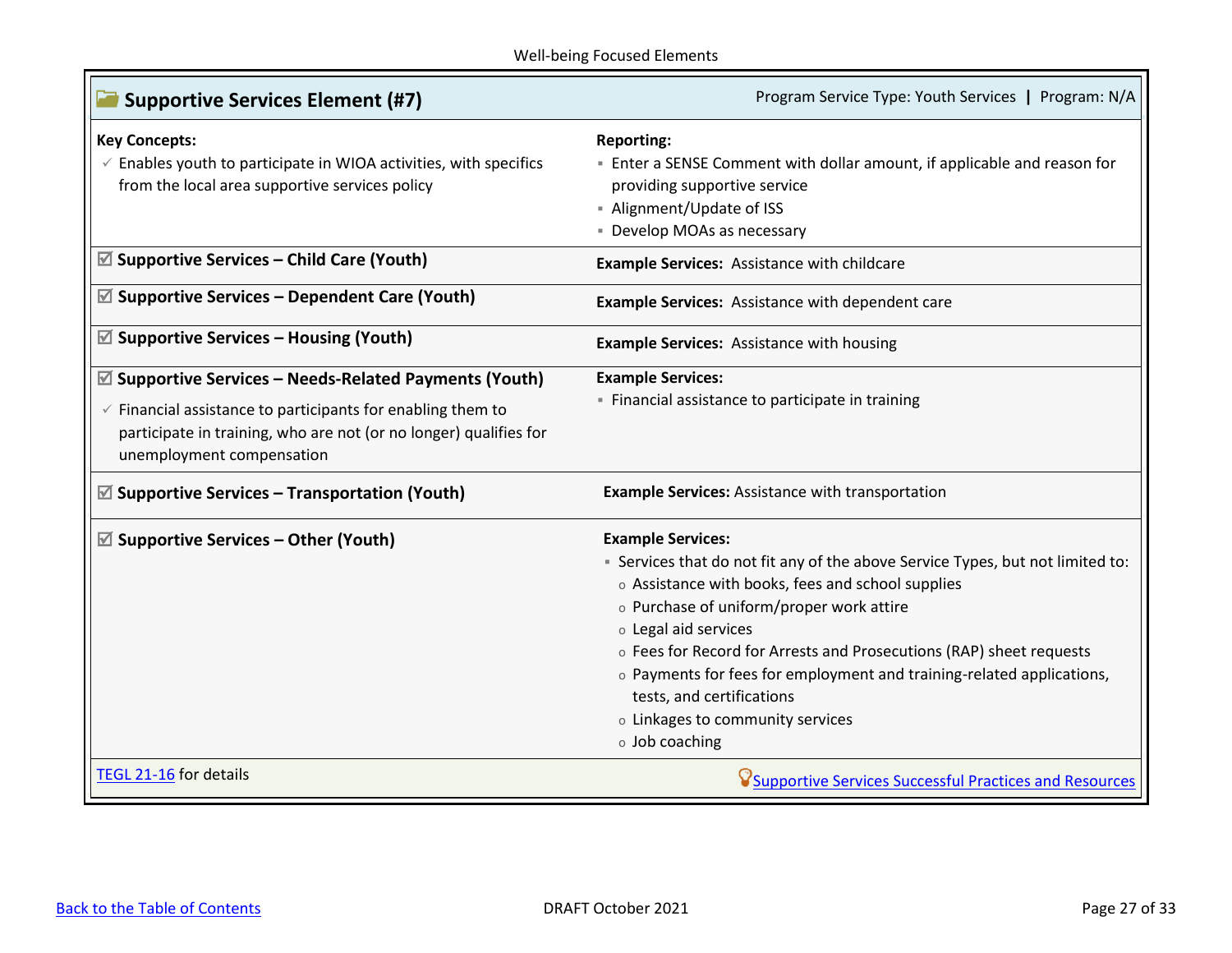# **Potential Focused Elements**

<span id="page-27-0"></span>Potential focused elements help youth realize their full potential by gaining essential skills with the help of caring adults, business building skills and leadership opportunities.

The Service Types outlined below provide key concepts, example services and reporting highlights.

**Adult Mentoring Element (#8)**, p29

 $\boxtimes$  [Adult Mentoring \(Youth\)](#page-28-0)

**Entrepreneurial Skills Training Element (#12)**, p30

 $\mathbb Z$  [Entrepreneurial Skills Training \(Youth\)](#page-29-0)

**Leadership Development Opportunities Element (#6)**, p31

 $\mathbb Z$  [Leadership Development Opportunities \(Youth\)](#page-30-0)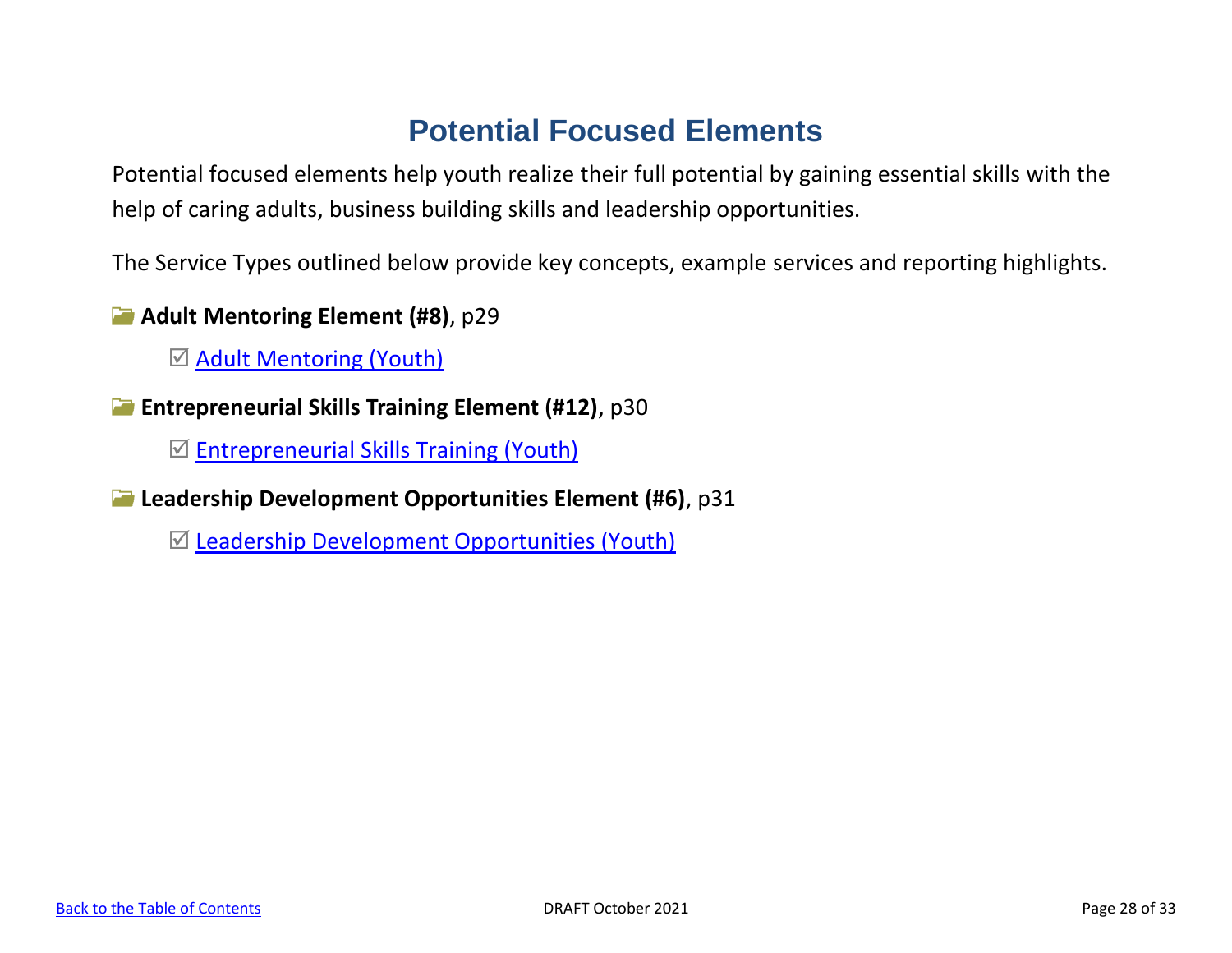<span id="page-28-0"></span>

| <b>Adult Mentoring Element (#8)</b>                                                                                                                                                                                                                                                                                                                                                                                                                                                                         |                                                                                                                                       | Program Service Type: Youth Services   Program: N/A                                                                                   |
|-------------------------------------------------------------------------------------------------------------------------------------------------------------------------------------------------------------------------------------------------------------------------------------------------------------------------------------------------------------------------------------------------------------------------------------------------------------------------------------------------------------|---------------------------------------------------------------------------------------------------------------------------------------|---------------------------------------------------------------------------------------------------------------------------------------|
| $\boxtimes$ Adult Mentoring (Youth)                                                                                                                                                                                                                                                                                                                                                                                                                                                                         |                                                                                                                                       |                                                                                                                                       |
| <b>Key Concepts:</b><br>Formal relationship between youth and an adult mentor<br>$\checkmark$<br>$\checkmark$ Must last at least 12 months<br>Face-to-face, one-on-one interactions<br>$\checkmark$<br>Structured activities with guidance, support, and encouragement to develop<br>the competence and character of the mentee<br>Building meaningful trust with the youth<br>Mentoring by program staff/case manager is highly discouraged<br>$\checkmark$<br>Adequate screening and selection of mentors | <b>Example Services:</b><br>■ Workplace mentoring<br>• One-on-one mentoring<br>Group mentoring<br>- Mentoring via electronic<br>means | <b>Reporting:</b><br>Enter a SENSE Comment for each<br>mentoring activity<br>- Alignment/Update of ISS<br>• Develop MOAs as necessary |
| TEGL 21-16 for details                                                                                                                                                                                                                                                                                                                                                                                                                                                                                      |                                                                                                                                       | V Adult Mentoring Successful Practices and Resources                                                                                  |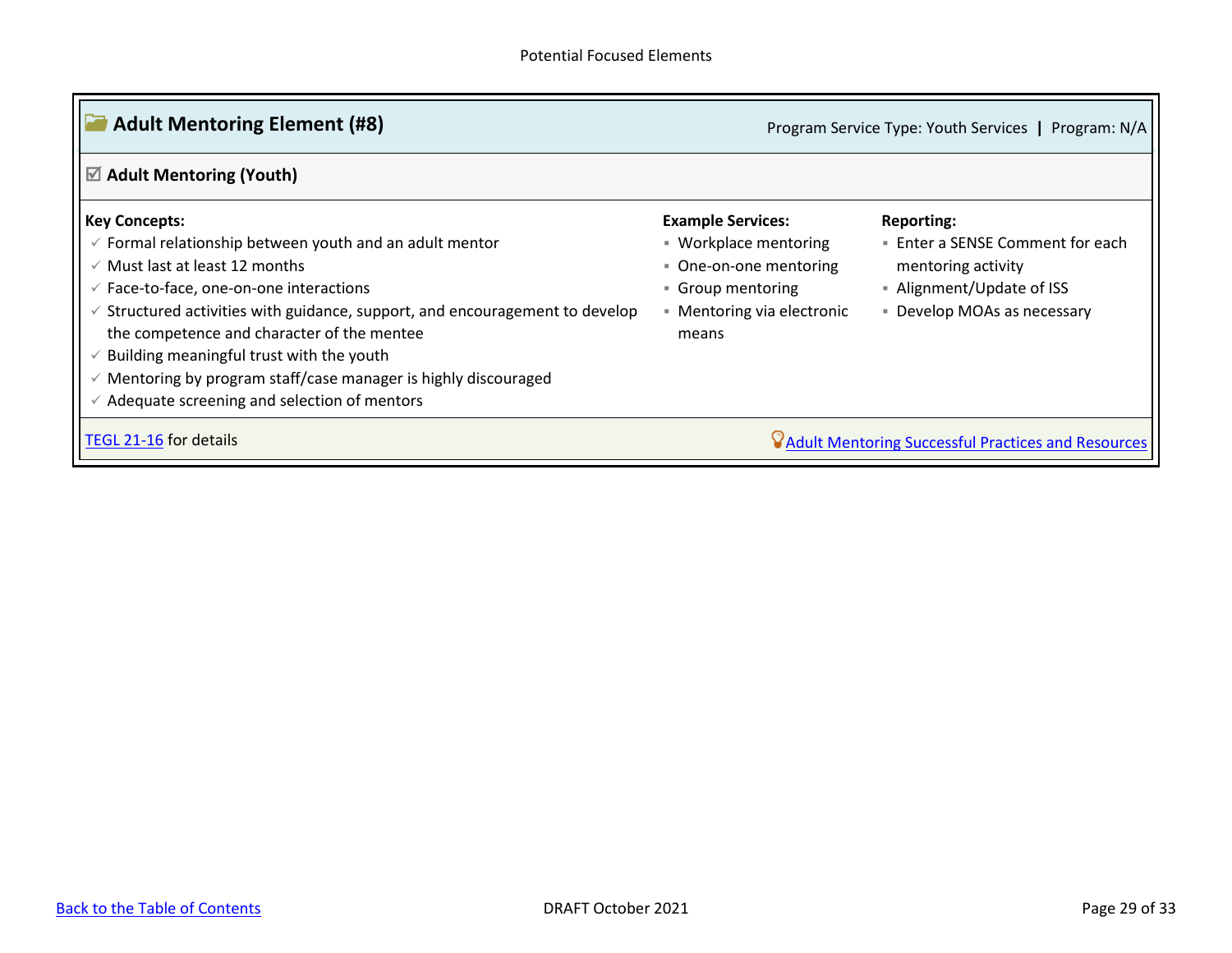<span id="page-29-0"></span>

| <b>Entrepreneurial Skills Training Element (#12)</b>                                                                                                                                                                                                                                                                                                                                                                                                                          |                                                                                                                                                                                                                                                                                                                                                                                                                                                                                                                                                                                                                                        | Program Service Type: Youth Services   Program: N/A                                      |
|-------------------------------------------------------------------------------------------------------------------------------------------------------------------------------------------------------------------------------------------------------------------------------------------------------------------------------------------------------------------------------------------------------------------------------------------------------------------------------|----------------------------------------------------------------------------------------------------------------------------------------------------------------------------------------------------------------------------------------------------------------------------------------------------------------------------------------------------------------------------------------------------------------------------------------------------------------------------------------------------------------------------------------------------------------------------------------------------------------------------------------|------------------------------------------------------------------------------------------|
| $\mathbb Z$ Entrepreneurial Skills Training (Youth)                                                                                                                                                                                                                                                                                                                                                                                                                           |                                                                                                                                                                                                                                                                                                                                                                                                                                                                                                                                                                                                                                        |                                                                                          |
| <b>Key Concepts:</b>                                                                                                                                                                                                                                                                                                                                                                                                                                                          | <b>Example Services:</b>                                                                                                                                                                                                                                                                                                                                                                                                                                                                                                                                                                                                               | <b>Reporting:</b>                                                                        |
| $\checkmark$ Offers entrepreneurship education, enterprise development<br>and experiential programs to help the youth start and<br>operate a small business<br>Develops skills such as, but not limited to:<br>o Taking initiative<br>o Developing budgets<br>o Forecasting resource needs<br>o Understanding various options for acquiring capital and<br>the trade-offs associated with each option<br>o Communicating effectively and marketing oneself and<br>one's ideas | <b>Entrepreneurship Education:</b><br>o Introduction to the values and<br>basics of starting and running a<br>business<br>o Development of business budgets<br>o Guidance in development of a<br>business plan<br><b>Enterprise Development:</b><br>o Supports and services that incubate<br>and help youth develop their own<br>businesses<br>o Assistance with obtaining small<br>business loans or grants<br><b>Experiential programs:</b><br>o Creation of a youth-run business for<br>youth to experience day-to-day<br>operations<br>o Facilitate placement in apprentice<br>or internship positions with adult<br>entrepreneurs | <b>Enter a SENSE Comment</b><br>- Alignment/Update of ISS<br>• Develop MOAs as necessary |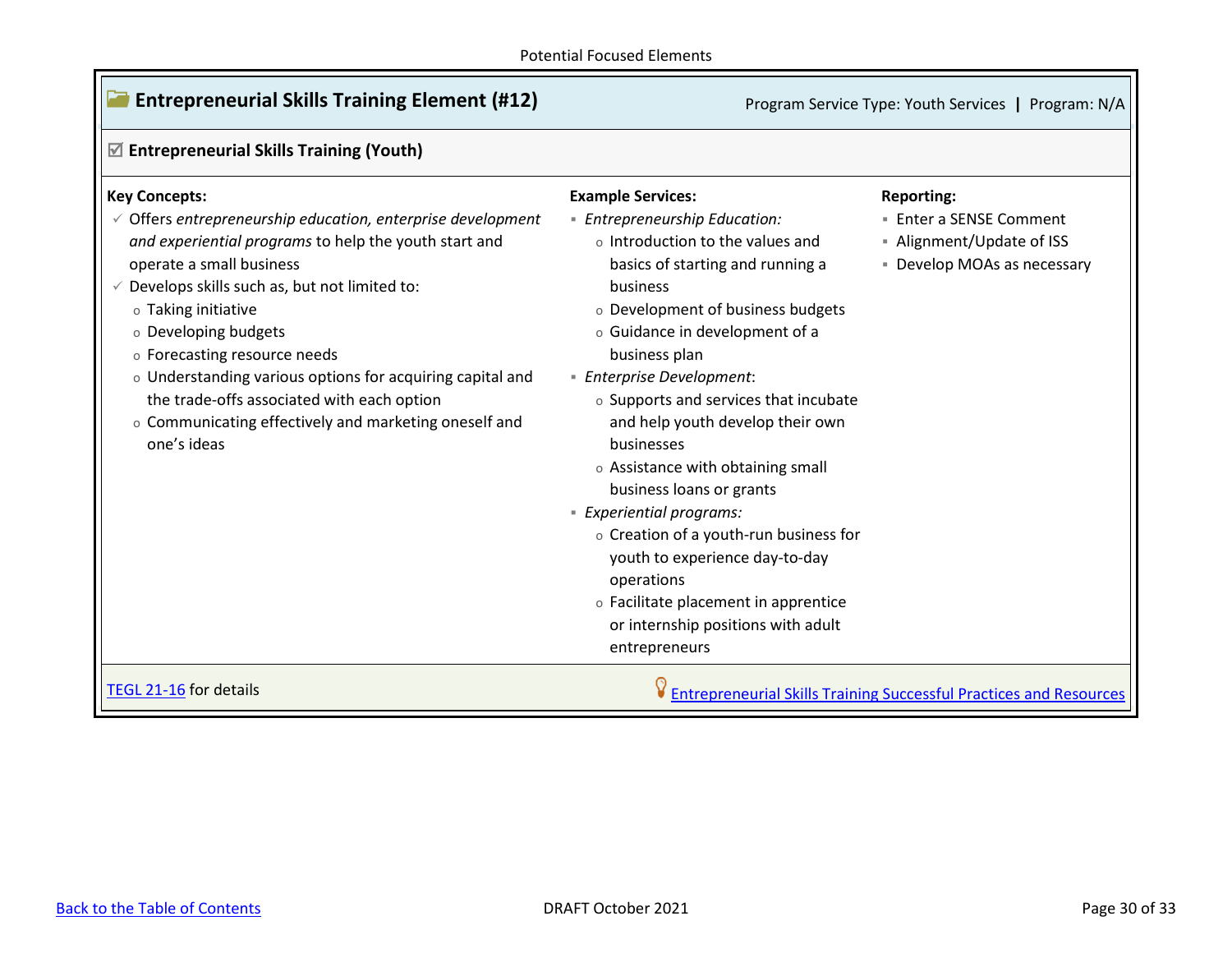<span id="page-30-1"></span><span id="page-30-0"></span>

| $\mathbb Z$ Leadership Development Opportunities (Youth) |                                                                 |                             |
|----------------------------------------------------------|-----------------------------------------------------------------|-----------------------------|
| <b>Key Concepts:</b>                                     | <b>Example Services:</b>                                        | <b>Reporting:</b>           |
| $\checkmark$ Opportunities that encourage:               | <b>Exposure to postsecondary educational possibilities</b>      | ■ Enter a SENSE Comment     |
| o Responsibility                                         | • Community and service-learning projects                       | • Alignment/Update of ISS   |
| o Confidence                                             | · Peer-centered activities, including peer mentoring and        | • Develop MOAs as necessary |
| o Employability                                          | tutoring                                                        |                             |
| o Self-determination                                     | - Civic engagement activities which promote the quality of life |                             |
| o Positive social behaviors                              | in a community                                                  |                             |
|                                                          | - Trainings for, but not limited to:                            |                             |
|                                                          | o Organizational and teamwork                                   |                             |
|                                                          | o Decision-making                                               |                             |
|                                                          | o Team leadership                                               |                             |
|                                                          | o Citizenship                                                   |                             |
|                                                          | o Life skills                                                   |                             |
|                                                          | o Determining priorities                                        |                             |
|                                                          | o Problem solving                                               |                             |
|                                                          | o Parenting skills                                              |                             |
|                                                          | o Work behavior                                                 |                             |
|                                                          | • Serving on youth leadership committees, such as a Standing    |                             |
|                                                          | Youth Committee                                                 |                             |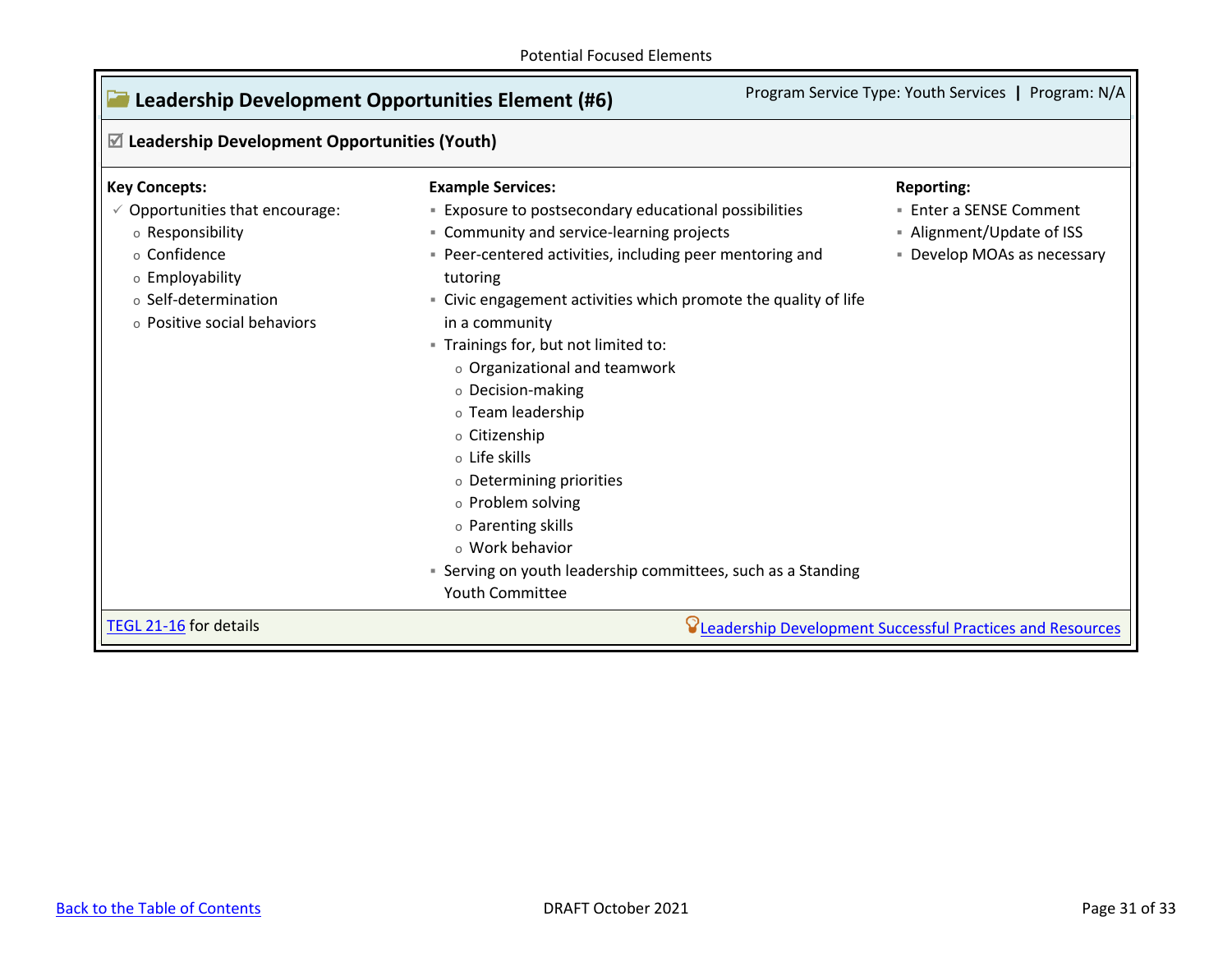# **Transition Focused Elements**

Transition focused elements ensure that youth are supported as they transition out of the youth program. These suppors require maintaining a meaningful connection with the youth to offer concrete services as needed . Such services could include allowable elements or re-assessment for possible re-enrollment in the WIOA Youth Program if further needs arise.

The Service Types outlined below provide key concepts, example services and reporting highlights.

## **Follow-Up Services Element (#9)**, p33

- $\mathbb Z$  Follow-Up Adult Mentoring (Youth)
- $\mathbb Z$  Follow-Up Financial Literacy (Youth)
- $\mathbb Z$  Follow-Up Supportive Services (Youth)
- $\mathbb Z$  Follow-Up Labor Market and Employment Information (Youth)
- $\mathbb Z$  Follow-Up Postsecondary Transition (Youth)
- Follow-Up Non-Element (Youth)